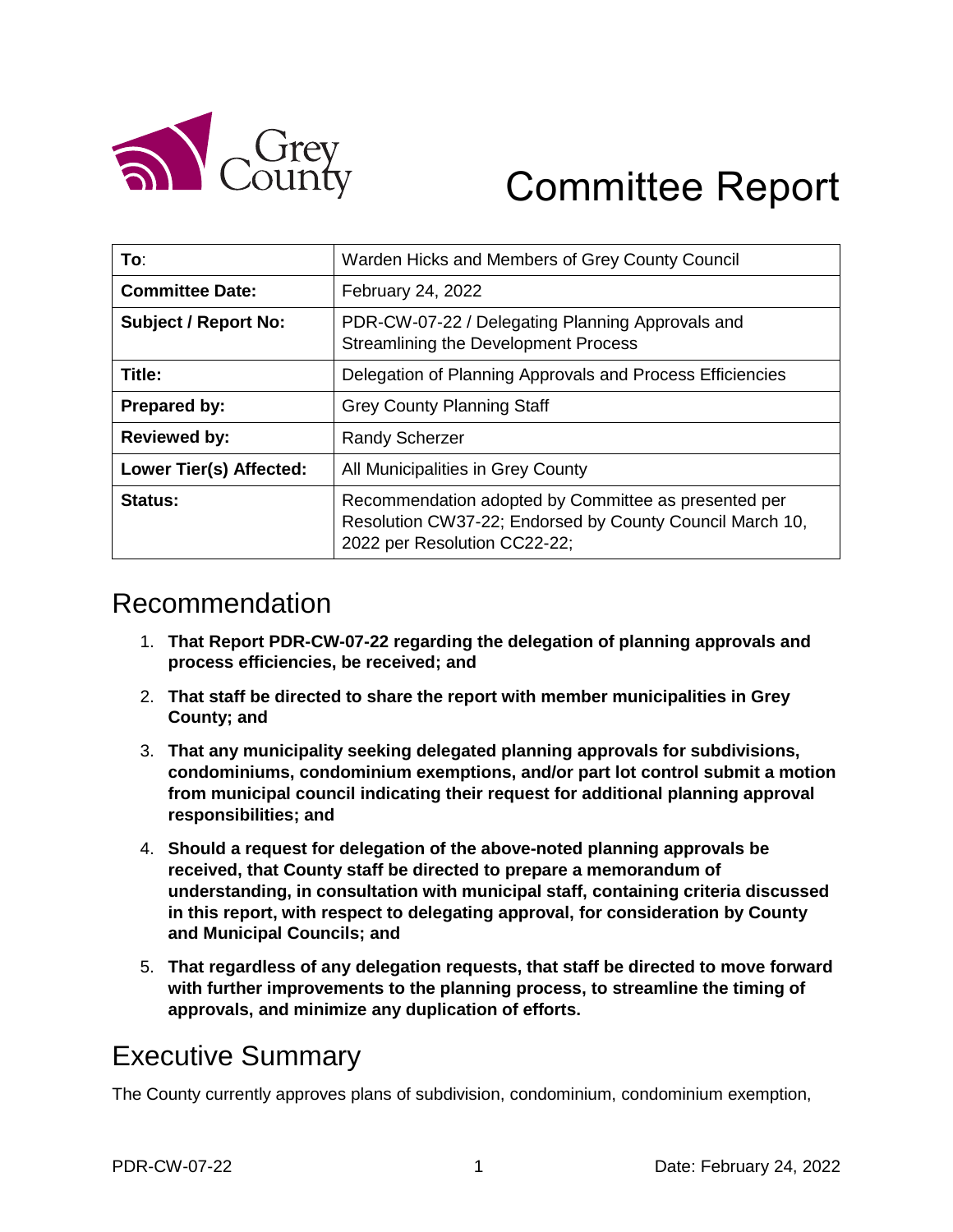and part lot control applications for all municipalities except the City of Owen Sound, who retained this ability when they re-joined the County. Based on a request from the Town of The Blue Mountains, and direction from County Council, staff have prepared this report examining the possibility of delegating subdivision, condominium, condominium exemption, and part lot control approvals to interested member municipalities. To inform this report, staff have surveyed municipal staff, municipal/County Councils, developers, consultants, and neighbouring counties with respect to this topic. Staff have also discussed the matter with staff from the Ministry of Municipal Affairs and Housing. This report provides some background and recommendations for how delegation requests could be considered, as well as improvements that could be considered to the planning process to streamline approvals and minimize opportunities for duplication of efforts. Staff are recommending that any such delegation request for subdivision, condominium, condominium exemption, and part lot control approvals be done by request only on an individual municipal basis, subject to criteria outlined in this report.

# Background and Discussion

On October 8<sup>th</sup>, 2020, the Grey County Committee of the Whole supported the following motion, which was later endorsed by County Council on October 22, 2020.

*"CW178-20 That the correspondence from the Town of the Blue Mountains requesting approval authority from the County of Grey for certain planning matters be received; and* 

*That staff bring forward a report on the considerations of Grey County transferring delegated authority to the Town of The Blue Mountains for plans of subdivision, plans of condominium, condominium exemptions and part lot control; and* 

*That the staff report also include a review of the current planning processes county-wide and exploration of other options which may identify further efficiencies within the overall planning process and costs associated with those."*

County planning staff have been delayed in bringing this report forward based on workloads, staff shortages, and some other factors to be explored later in this report. In preparing this report, County staff undertook the following steps:

- researched the legislative authority to delegate planning approvals,
- researched other counties' approaches to planning services,
- had discussions with Ministry of Municipal Affairs and Housing (MMAH) staff,
- had discussions with municipal planning staff from across Grey County, and
- surveyed the following groups:
	- o municipal staff,
	- o neighbouring counties,
	- o municipal and County Councillors, and
	- o developers, private planners, and consulting engineers.

Planning approval responsibilities have shifted over the years. The County has had certain responsibilities delegated to the County from the Province (e.g. subdivision approval), and the County has delegated some responsibilities to member municipalities (e.g. consent approval). The County only became the approval authority for subdivisions and condominiums in the late 1990's. When the Province delegated that authority to the County, County staff received hard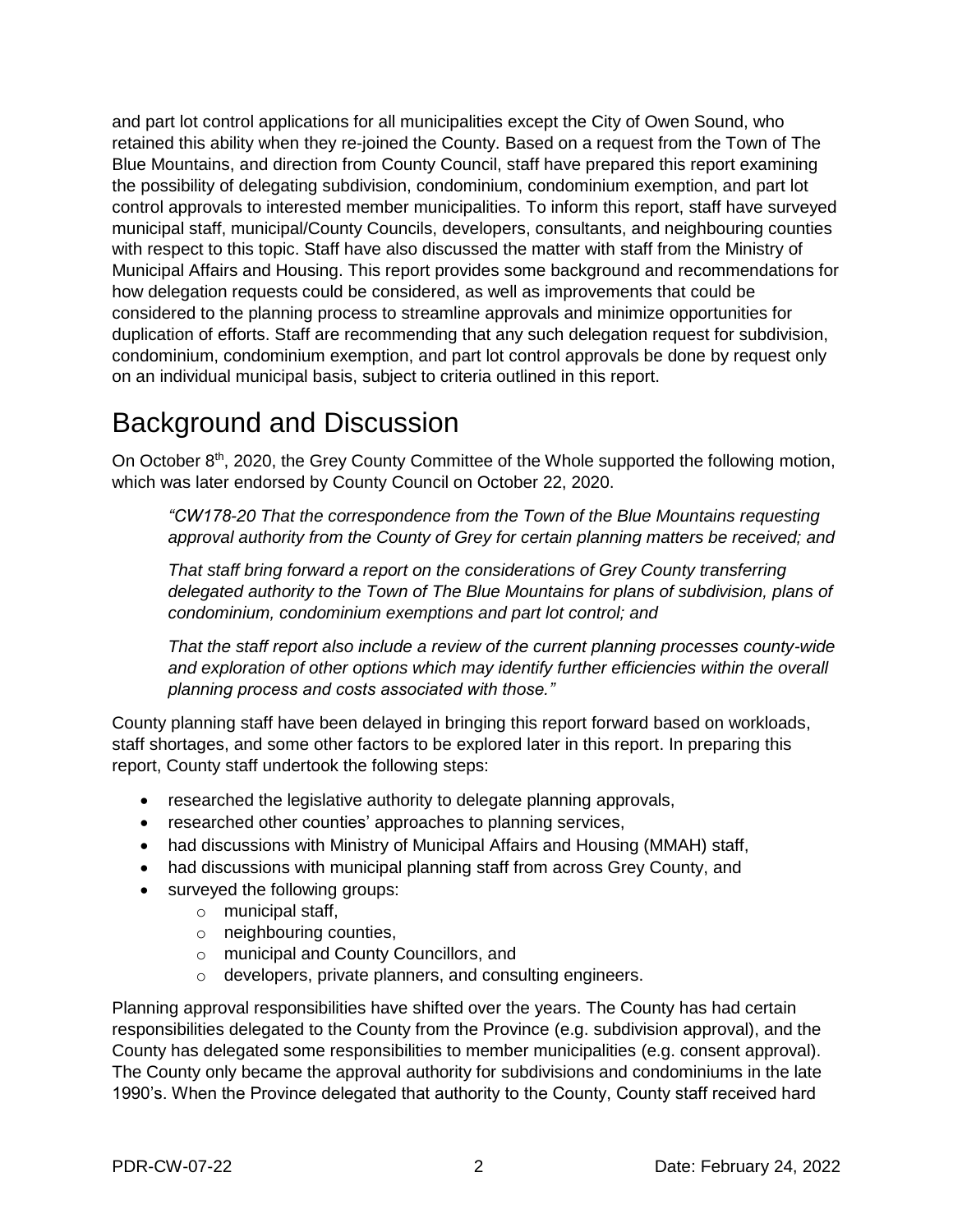copy files of all subdivision and condominium applications currently in process or in varying stages of approval (i.e. some had draft approval and others were still in process pre-draft approval). The ability to grant consents used to be at the County level, with the County Land Division Committee, but that was delegated back to municipalities around the time of amalgamation. Any delegation requests related to subdivision, condominium, condominium exemption, and part lot control applications will need to also consider what happens to existing development applications in varying stages of approval. This matter will be discussed in the Delegation of Planning Approvals section of this report.

| <b>Municipality</b>            | <b>Delegated Planning Approvals</b>                                                                                                                                                                                                  |
|--------------------------------|--------------------------------------------------------------------------------------------------------------------------------------------------------------------------------------------------------------------------------------|
| Township of Chatsworth         | Consents, minor variances, site plans, zoning by-<br>laws, and zoning by-law amendments (ZBLAs)                                                                                                                                      |
| Township of Georgian Bluffs    | Consents, minor variances, site plans, zoning by-<br>laws, and ZBLAs                                                                                                                                                                 |
| Municipality of Grey Highlands | Consents, minor variances, site plans, zoning by-<br>laws, and ZBLAs                                                                                                                                                                 |
| Town of Hanover                | Consents, minor variances, site plans, zoning by-<br>laws, and ZBLAs                                                                                                                                                                 |
| Municipality of Meaford        | Consents, minor variances, site plans, zoning by-<br>laws, and ZBLAs                                                                                                                                                                 |
| City of Owen Sound             | Consents, minor variances, site plans, plans of<br>subdivision / condominium, part lot control, zoning<br>by-laws, ZBLAs, and municipal official plan<br>amendments (OPAs) except five/ten-year reviews<br>or boundary expansions    |
| Township of Southgate          | Consents, minor variances, site plans, zoning by-<br>laws, and ZBLAs                                                                                                                                                                 |
| Town of The Blue Mountains     | Consents, minor variances, site plans, zoning by-<br>laws, and ZBLAs                                                                                                                                                                 |
| Municipality of West Grey      | Consents, minor variances, site plans, zoning by-<br>laws, and ZBLAs                                                                                                                                                                 |
| County of Grey                 | Plans of subdivision / condominium / part lot<br>control except in the City of Owen Sound,<br>municipal official plans, municipal OPAs except for<br>some in the City of Owen Sound, and County<br>OPAs except five/ten-year reviews |

Current planning approval responsibilities within the County are outlined in Table 1 below.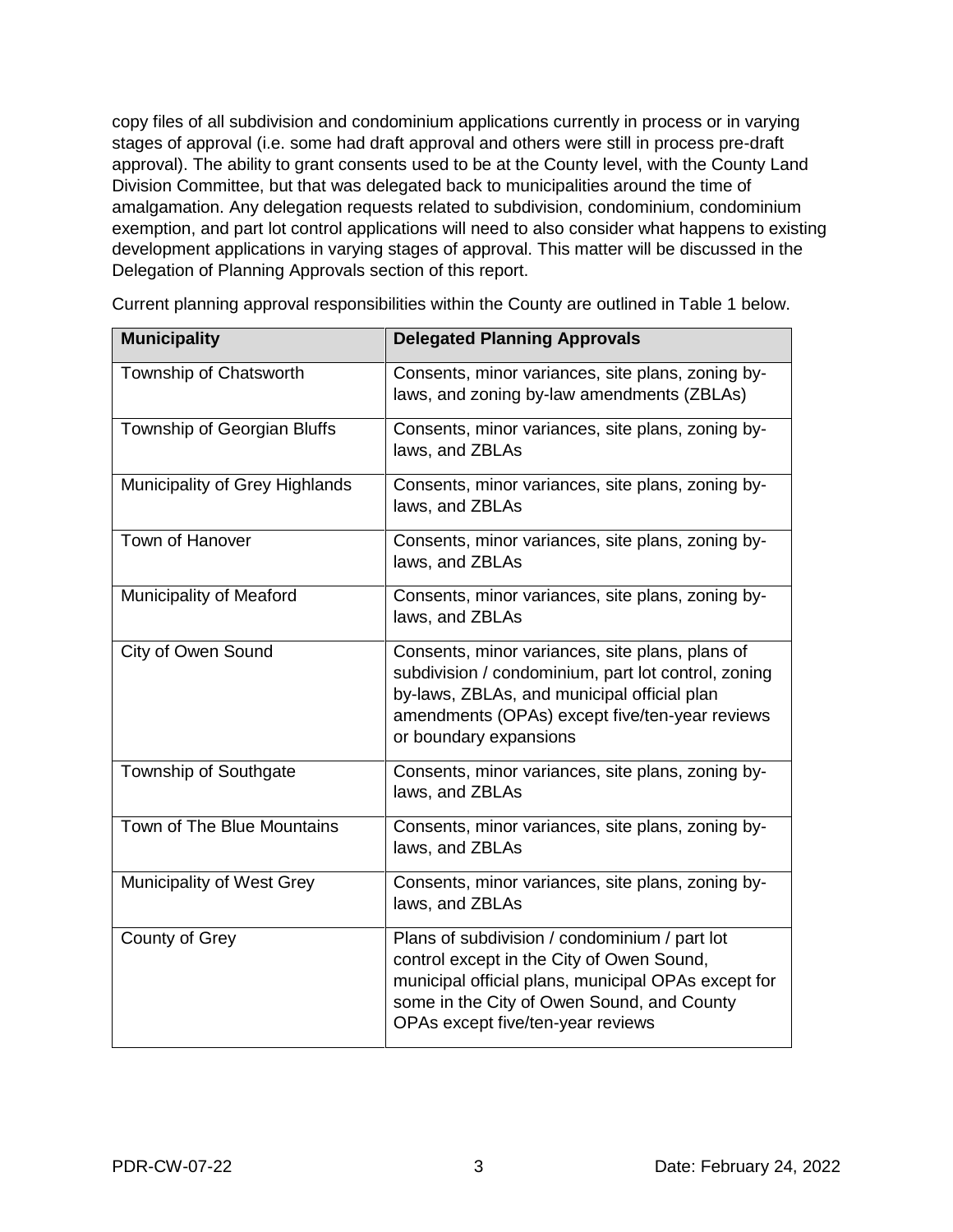# *Table 1: Existing Planning Approval Authorities*

Approval authority responsibility is generally standardized across the County, except for the City of Owen Sound. The City used to be a separated municipality and when they re-joined the County they retained the ability to approve plans of subdivision, condominium, and part lot control. The City also had the ability to approve some municipal OPAs delegated to them via regulation from the province.

It is important to further note that aside from approval authority functions, the County also has delegated roles from the province with respect to municipal planning operations. For example, under the province's 'One Window' and 'Municipal Plan Review' functions, the County acts on behalf of the province in reviewing municipal planning policies and development applications (i.e. the County is to be ensuring that documents not only conform to the County Official Plan, but are also consistent with the Provincial Policy Statement, and have regard for matters of Provincial interest under the *Planning Act*).

The County is also legislatively required to have a County Official Plan, whereas municipalities may choose to have a municipal official plan but are not required to do so.

Table 2 below summarizes the current planner positions at each municipality and the County (as of February 1<sup>st</sup>, 2022). These planning positions do not include other related support staff such as administrative assistants, coordinators, or GIS [geographic information systems] staff. In many cases, the working directors also have a broader role than just planning, including community services, building departments, and/or by-law enforcement, and as such may not be spending as much time on planning matters.

| <b>Municipality</b>            | <b>Number of Planners On-Staff</b>                   |
|--------------------------------|------------------------------------------------------|
| Township of Chatsworth         | No full-time planners on-staff, one consulting       |
|                                | planner approximately one day per week               |
| Township of Georgian Bluffs    | Two planners, one planning position is currently     |
|                                | vacant                                               |
| Municipality of Grey Highlands | Two planners, including a working director           |
| Town of Hanover                | No full-time planners on-staff, planning is handled  |
|                                | by the Director of Development/Chief Building        |
|                                | Official (CBO) and consulting planners as needed     |
| <b>Municipality of Meaford</b> | Three – four planners, including a working director, |
|                                | one planning position is currently vacant            |
| City of Owen Sound             | Four planners, including a working director          |
| Township of Southgate          | One planner                                          |
| Town of The Blue Mountains     | Six planners, including a working director, one      |
|                                | planning position is currently vacant                |
| Municipality of West Grey      | One planner                                          |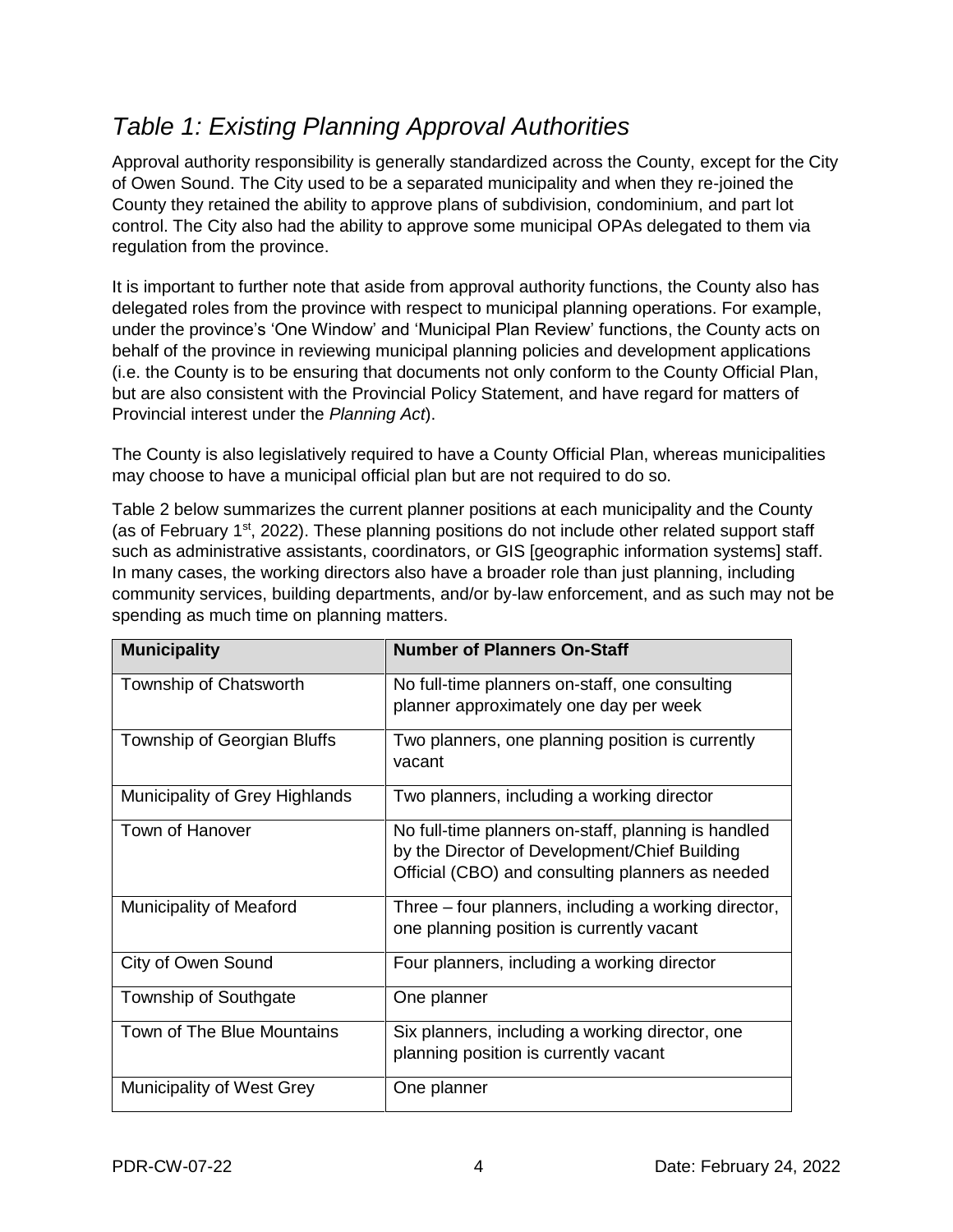# *Table 2: Planning Resources at the Municipal Level*

### What is the Current County Approvals Process?

Currently the main development application types approved by the County are;

- 1. Draft approvals of plans of subdivision and plans of condominium,
- 2. County OPAs,
- 3. Municipal OPAs, and
- 4. Final approval of plans of subdivision and plans of condominium.

Most typically items  $1 - 3$  are also accompanied by municipal applications such as zoning amendments, consents, or site plan control. Staff would however note that this is not always the case, such as a subdivision in a pre-zoned area, or a subdivision where the lands are still under development control in the Niagara Escarpment Plan. Item 4 is generally not discussed in this report as it is a staff delegated approval at the County and does not require any public process or agency circulation. County staff are often more 'hands on' for items 1 – 2 above. A typical order of events for items  $1 - 2$  is as follows.

### **Subdivisions, Condominiums and County Official Plan Amendments**

- a) **Pre-submission Consultation**  Joint pre-submission consultation meeting or development review meeting between the County, municipality, and developer. Often parties such as conservation authorities or the Niagara Escarpment Commission are also at these meetings. This would typically be followed by a letter or email back to the developer indicating what studies will be needed to support their development applications.
- b) **Application Submission and Deeming Complete**  Applications are submitted to both levels of government simultaneously. Staff at the municipal and County levels confer with one another to determine if the applications are complete or not. If complete, a joint notice between the County/municipality is issued. If incomplete, an email/letter is sent to the developer indicating any missing items for the application to be complete. These joint notices are coordinated between County and municipal staff. In some cases, the mailings are done from the County, and in other cases mailings are done by the municipality. A sign is also ordered for the property advising neighbours of the application. In more recent years it is often the County ordering and installing this sign from the County's sign shop, but sometimes that is done at the municipal level. Some municipalities also place advertisements in local newspapers.
- c) **Development Review Phase**  In the development review phase, one of the key elements is determining whether peer reviews are needed for any of the technical studies. Where such a peer review is needed, it's only done at one level of government, either the County or the municipality, but the results of the peer review serve the needs of both parties. Staff between the two levels of government discuss who should issue the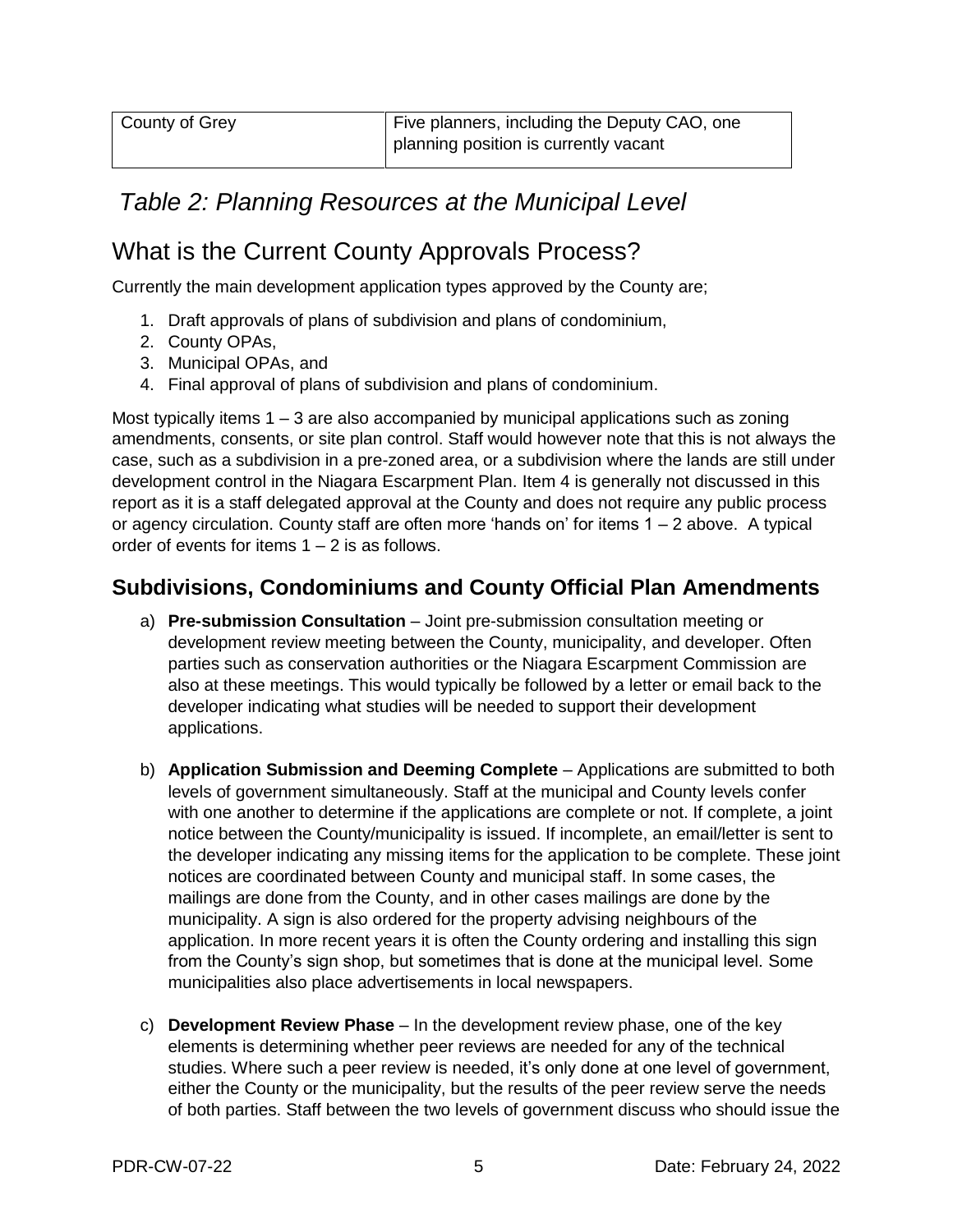peer review. Some municipalities have consultants on retainer that they use for all their peer reviews, whereas others proceed on a case-by-case basis through a competitive bidding process. Where municipalities already have a consultant retained, County staff would defer to the municipal peer reviewer. Where a competitive bidding process is required, either the County or the municipality would issue a request for quotations (RFQ), to collect bids on the peer review, with the lowest compliant bidder being awarded the project. The RFQ process typically takes 2 – 3 weeks to award.

- d) **Public Meetings**  If a notice of public meeting was not sent in tandem with the notice of complete application, a public meeting notice would be sent. If there are municipal and County applications proceeding in concert with one another, all planning applications would be addressed at one public meeting. The only notable exception to this rule is where there's an accompanying consent or minor variance application. These applications go to the Committee of Adjustment versus having a public meeting in front of municipal council or a planning committee. The public meetings between a plan of subdivision or condominium and a County official plan amendment also have one key procedural difference as follows:
	- i) Plans of subdivision/condominium the County has delegated the hosting of such public meetings to municipalities to help streamline the process, such that it's solely a municipal meeting and County Council representation is not required at such meetings. County Planning staff would still attend the public meeting and assist with answering any questions that may arise. Minutes for these meetings are taken by municipal staff and shared with the County after the meeting.
	- ii) County OPAs these are joint public meetings if there is a related municipal application. At least one representative from County Council is required at these meetings. Most typically this would be the mayor or deputy mayor from the host municipality who would act on behalf of both the County and the municipality at the meeting. Where both the mayor or deputy mayor are absent, it defaults to the Warden, and/or his/her designate. County Planning staff attend these meetings and also take minutes at the meetings. Notice for these meetings could either be given by the municipality or the County.

Public meetings for development applications, whether for a plan of subdivision, condominium, or County OPA, are always held at a local council, committee of the whole, or local planning committee meeting, depending on the preference of the host municipality, unless the County OPA is a County initiated amendment such as a housekeeping County OPA. In person meetings, in the host municipality, make it easier for local residents to attend. Even with virtual meetings being held throughout the pandemic, these meetings have continued to be held in concert with local meetings to help streamline the process.

County staff coordinate the mailings, updating the development sign on the property, summarizing public comments, and presentation materials at the meeting with municipal staff. In some cases, this is led by the County and in other cases it's led by the municipality. Often times the decision on who will take the lead in these instances is based on current workloads and staffing levels (i.e., either party volunteering to help the other if they are short staff or overloaded with work).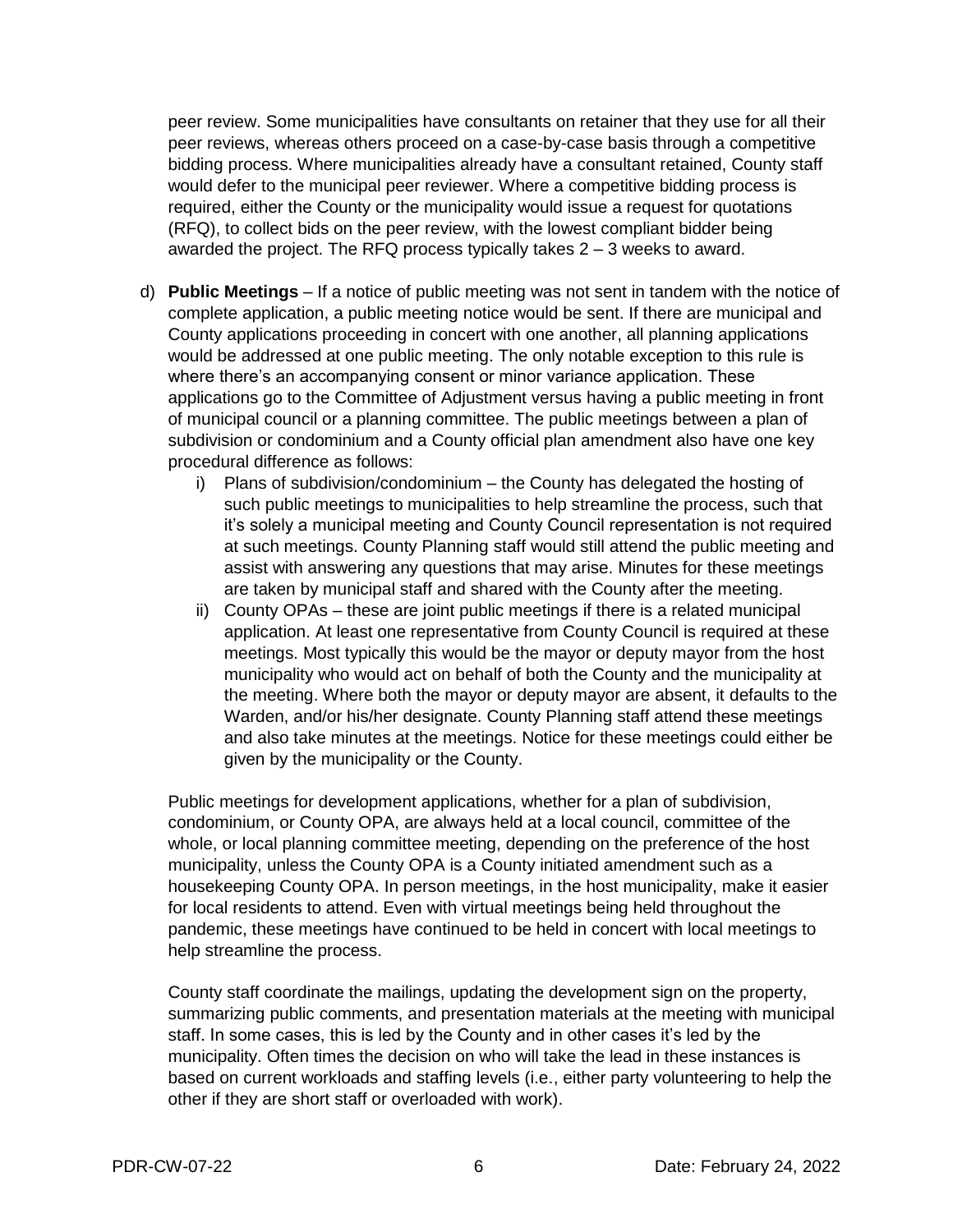- e) **Comment Review and Response** Responding to public or agency comments, or booking further meetings with the developer, ahead of any final recommendations is typically done by either County or municipal staff. For municipalities that have a regimented development review committee this may be done through those committees, or for municipalities that operate on a more ad hoc basis, this could be done by either the County or municipality depending on the nature of the comments.
- f) **Staff Recommendations** Final recommendations to the County Committee of the Whole are never made without first having input from the member municipality. Some municipalities have delegated this 'input' to staff, whereas others require a report through their local council, committee of the whole, or local planning committee meeting to endorse the staff recommendation ahead of sharing it with the County. In the case of a County official plan amendment, it's typically either support or non-support for the amendment. In the case of plans of subdivision/condominium this 'input' takes the form of recommended draft plan conditions, which most typically require the endorsement from their local council, committee of the whole, or local planning committee.
- g) **Notice of Decision**  Final notice of decision is given by whichever body made the decision i.e., for a zoning amendment municipal staff would issue that notice, whereas for a subdivision (outside of the City of Owen Sound), County staff would issue that notice.
- h) **Appeals**  Should a development be appealed, County and municipal staff would be guided by their respective appeal protocols. Some municipalities, including the County, do not participate in a tribunal hearing where an approval decision has been appealed by a neighbour. However, there are some municipalities who choose to participate in any tribunal hearing where a local decision has been appealed. County and municipal staff both tend to participate where there is the appeal of a non-decision of Council. There are instances where County and municipal staff have shared legal resources at such hearings, and there are other instances where our respective legal counsels have advised against it, based on the possibility for divergent opinions.

County staff would however note that with the changes to the *Planning Act* that no longer permit a member of the public to appeal a plan or subdivision or condominium, there is less likelihood of appeals being submitted on County applications. Members of the public can still participate in the appeal of a non-decision on a plan or subdivision or condominium. Members of the public can also appeal the decision relating to a County OPA (with some exceptions as per the *Planning Act*), or related applications to a plan or subdivision or condominium, such as a ZBLA.

### **Municipal Official Plan Amendments**

Municipal OPAs under item 3 above, are generally treated the same as a County OPA or plan or subdivision or condominium, only if they run in tandem with one of those applications. However, where a municipal OPA does not also require the processing of a County OPA or plan or subdivision or condominium, it can take a different process to the above. For example, if a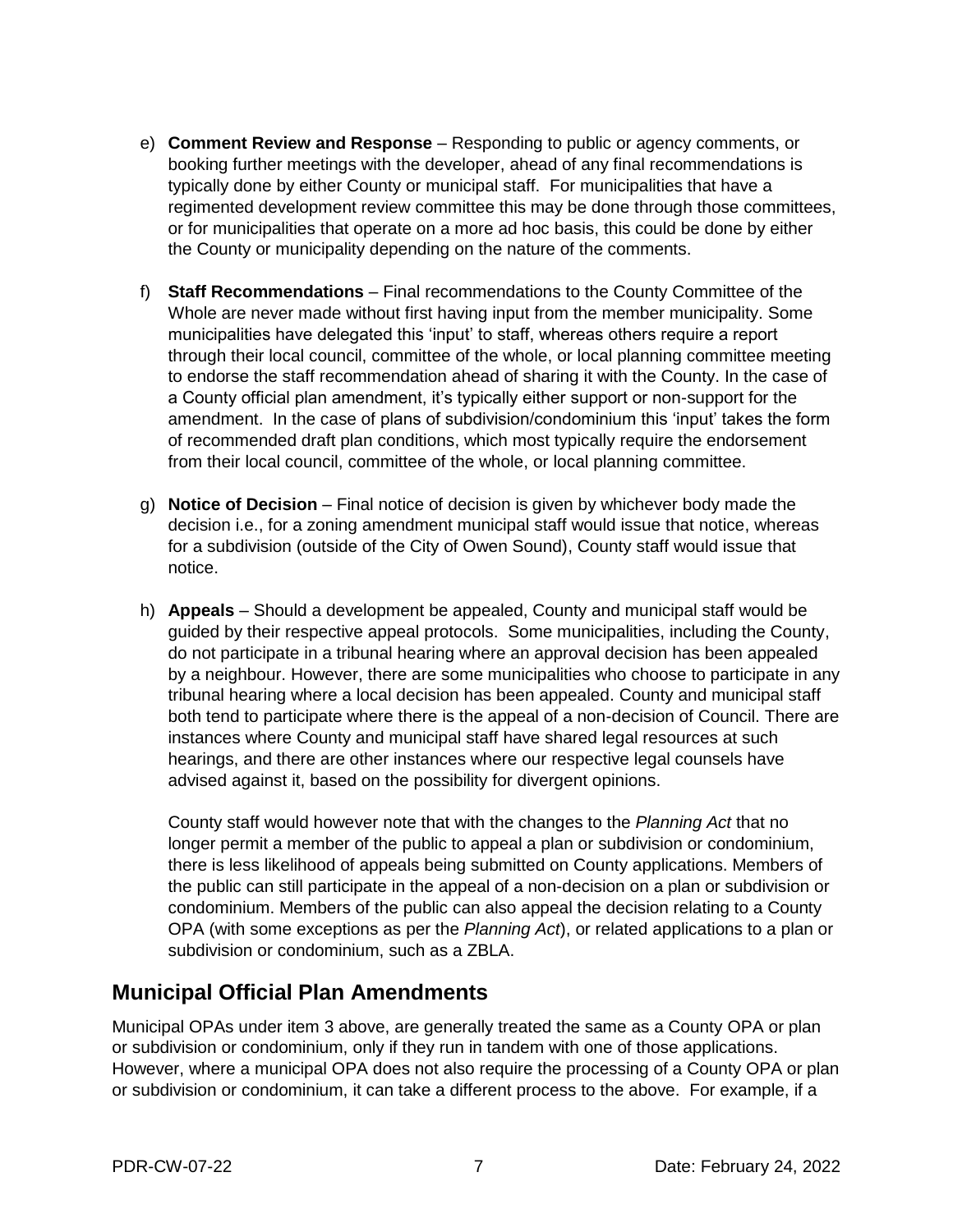municipal OPA were processed in tandem with a zoning amendment only, municipal staff would take the lead on processing the application. At the end of that process, should municipal council adopt the OPA, it would be sent onto the County for approval. Should the OPA not be adopted by the local municipality, it would never come to the County for a decision. Once adopted municipal OPAs are received by the County, this can be a staff delegated approval where it's a straight-forward application; or require the approval of the County Committee of the Whole on a more complex municipal OPA. Should County staff recommend refusal on a municipal OPA adopted by local council, that would go to Committee of the Whole for a decision.

### **Coordinated Communications**

Throughout the above-listed approvals there is regular dialogue and coordination between County and municipal planning staff to avoid any potential duplication and to collaborate. As part of this process, each County and municipal planning staff member also acts as the conduit to other departments in their organization i.e., County Planning staff would involve Transportation Services where the matter impacts a County Road, and municipal staff would involve their public works, operations, or parks and recreation staff as needed. County staff are primarily reviewing for County Official Plan conformity and PPS consistency, whereas municipal staff are reviewing for local official plan and/or zoning conformity.

With respect to the 9 member municipalities and the planning approvals process, not all 9 are equal. In some cases, municipalities have sizable planning departments and significant other staff resources (e.g., engineers). Whereas in other cases there may be no planners on staff, or a single planner, and less support of other technical staff. The role played by County staff is flexible depending on the application or municipality the application is in. In a municipality with more staff, the County role may be less 'hands on' versus in a municipality with less staff, County staff often take more of a leadership role.

County and municipal staff work hard to streamline processes to avoid duplication in processing applications or in dealing with development inquiries. As noted above, there are different circumstances where either the County planner or the municipal planner may 'take the lead' on a given development application. There is regular communication between staff at both levels on an on-going basis, as well as local planner meetings approximately twice a year to talk about bigger matters such as; legislative changes, new County or municipal projects, and roundtable discussions on local trends or issues. In many of these instances, the County acts as a conduit for information sharing between municipalities or between the province and municipalities.

County staff have tremendous respect for municipal staff across Grey. In many instances local staff have great insights and local knowledge that would not otherwise be easily accessible to the County. In other instances, local staff use the County as a resource based on our experiences with other applications outside of their own municipalities. County staff also offer mentoring or 'second opinion' options to municipal staff who are working in smaller departments or circumstances where they are the only planner on staff.

### **Redline Revision and Draft Plan Extension Approvals**

Redline revision applications are currently also approved by the County Committee of the Whole. The steps for a redline revision application may mimic some of the above, but in other cases are simplified if the redline is minor in nature and if no municipal planning applications are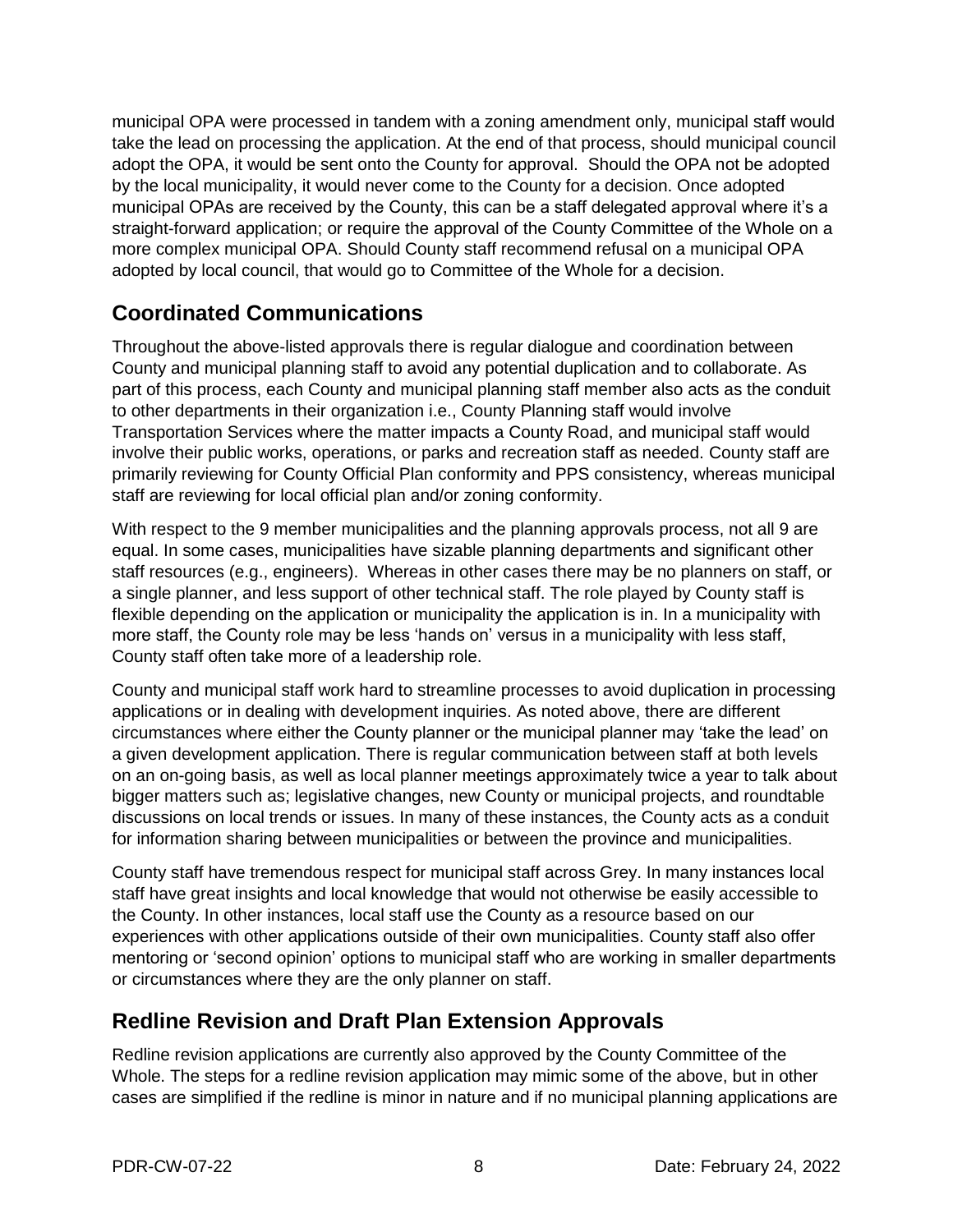required. County staff do not make a recommendation to Committee of the Whole, without first having obtained the municipal position on the application.

Extension for draft plan approval is a staff delegated approval at the County if;

- a) the extension is 3 years or less in length, and
- b) the extension has been supported by the host member municipality.

Should either (a) or (b) not be met, then it would trigger a report to, and decision by, the County Committee of the Whole.

### **Other County Staff Delegated Approvals**

Part lot control by-laws, condominium exemptions, and final registration of plans of subdivision/condominium are also approved by the County, but are procedurally very different, often involving no public process and a staff delegated approval, following clearance and/or bylaws from a member municipality.

### **Municipal Official Plans and Plan Reviews**

The approval of municipal official plans and five/ten-year reviews are also done by the County but are very different from development applications. Staff would work collaboratively with member municipal staff (e.g., sit on an official plan review steering committee or task force at the municipal level, or meet with municipal staff throughout the process for planning advice prior to adoption of the plan), and become more actively involved in the approvals process following the adoption of the plan or amendment by municipal council. These approvals are ultimately given by the County Committee of the Whole.

# Survey Results Summary and Analysis

The full results of the four surveys have been included in Appendix 1 to this report. A general summary and analysis has been provided below. One caveat to the survey results, is that it was a relatively small sample size of people who completed the surveys, despite staffs' best efforts to get as many responses as possible. Surveys were originally completed in 2020 and a followup opportunity to participate was sent out in 2021 to try to boost the number of survey responses. In the municipal staff survey, County staff heard from 5 of the 9 member municipalities, while the survey for County and Municipal Councillors garnered at least one response from all 9 member municipalities. The developer and consultant survey saw 12 responses, with representation from people who had worked in all 9 member municipalities. With respect to the neighbouring counties, staff heard from 3 of our 5 neighbouring counties. Additional research was also completed regarding Wellington and Bruce counties, who did not directly participate in the survey.

The results from the surveys were varied. Staff believe that there is valuable information from the survey that can assist either planning approval delegations and/or planning process improvements moving forward. What is clear through the surveys is that a 'one size fits all' approach is unlikely to work.

There were some respondents that supported delegation of approval authorities and others who did not. Some supported delegating approvals in individual municipalities but not in others.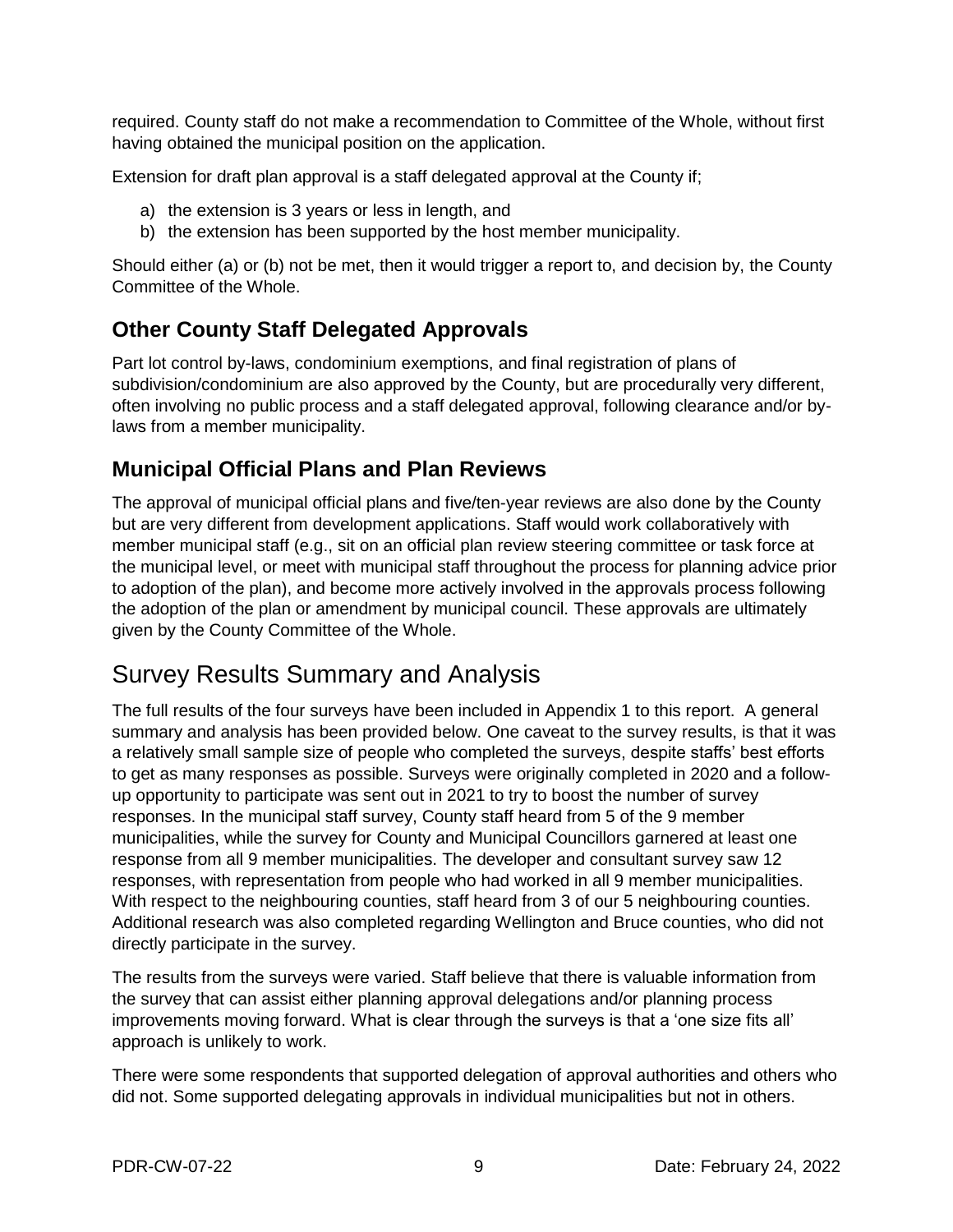Others questioned whether municipal staff resources were in place to handle the additional responsibility, or if this would trigger the need for additional municipal staff. The need for consistency across the County was raised as an issue that could arise from delegating approvals. In some instances, it was not a firm 'yes' or 'no' but rather uncertainty as to whether or not delegation should be considered. Finally, some supported delegating some approvals, e.g., part lot control, but not all approvals e.g., approval of subdivisions and condominiums. Both in the survey results, and in phone calls received from people who had questions about the survey, staff heard two generally conflicting messages regarding the delegation of planning approvals.

- 1. Municipal Council and staff are the most directly connected to residents and interests in their communities and are therefore best equipped to be making decisions and recommendations on planning applications. The ability for County Council to be 'at odds' with a Municipal Council can be challenging.
- 2. County Council can often take a big picture more strategic view, which eliminates some of the uncertainty that can be found at the local level based on site specific concerns or hyper-localized politics.

In looking at neighbouring counties, these survey findings would appear consistent with many of their experiences i.e., some of the respective county councils had delegated further planning approvals to some municipalities and not others. More detail on the neighbouring county processes can be found in the Other County Approaches and Ministry of Municipal Affairs and Housing section of this report.

Some common concerns about the planning process, not specific to either the County or the municipal processes, were:

- the length of time to receive approvals,
- the cost of the development process,
- lack of staff resources to efficiently process applications,
- uncertainty of roles, whether at the council or staff levels, and
- duplication in some processes.

There were further comments with respect to additional roles or staff that could complement the County's existing staff resources. Some saw delegating planning approvals as being beneficial to allowing County staff to work on larger strategic initiatives that would benefit the entire County. Others saw a need for additional staff resources related to natural heritage review and biology or hydrology, as a valuable resource to have at the County level to benefit both County and Municipal staff.

Finally, there were also a number of compliments paid to County staff with respect to their knowledge, customer service, and dedication.

### Other County Approaches and Ministry of Municipal Affairs and Housing Information

As noted earlier in this report, staff conducted research with respect to how other counties provide planning services. The answers ranged from those that provide all planning services at the County level, to hybrid approaches with a mixture of county and local planning services, to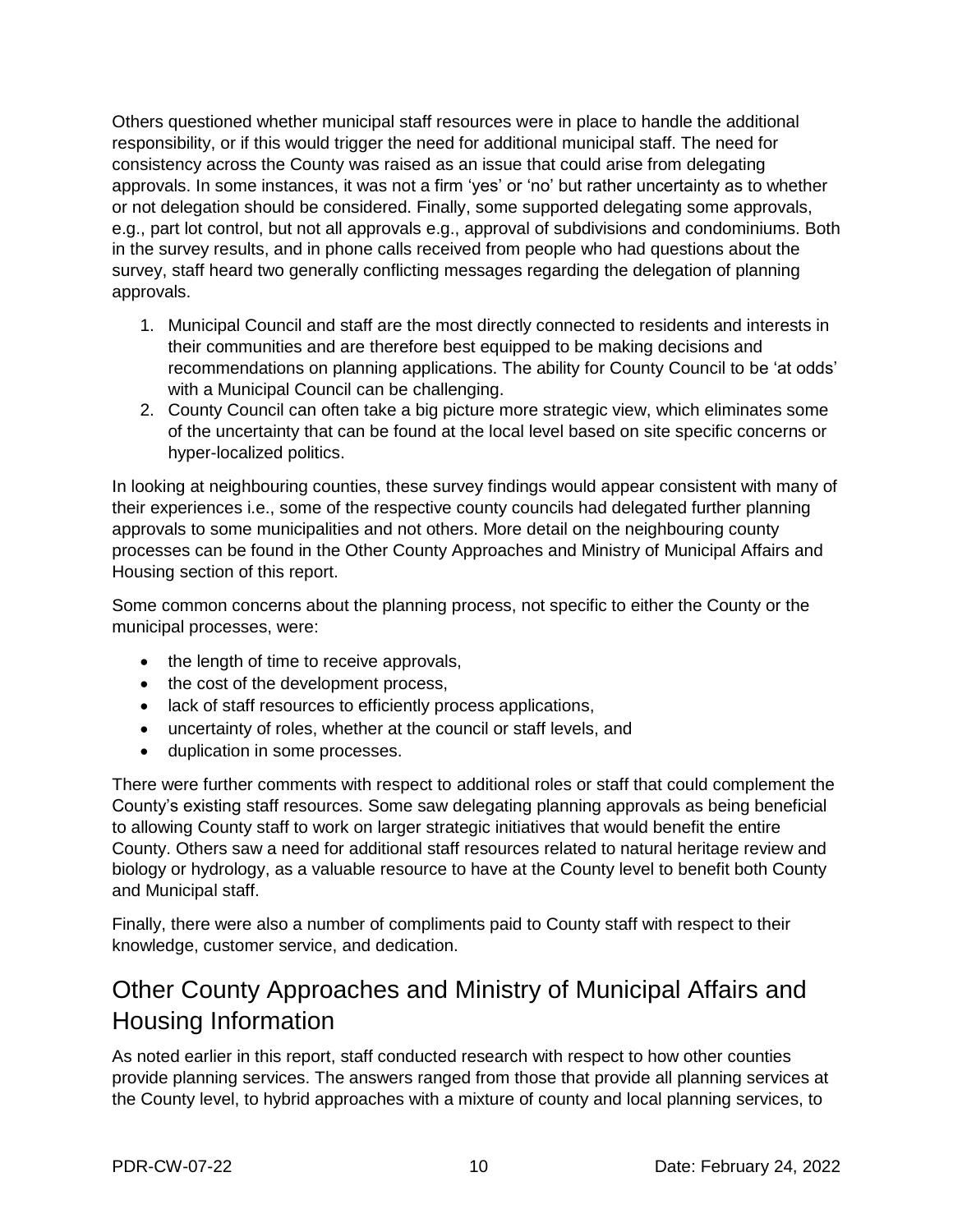counties that provide most planning services, with limited services at the local level. In looking at Grey's neighbours there are the following models of planning services:

- Bruce County has their planning services at the County level. The County maintains 3 planning offices throughout the County which are generally staffed with a senior planner, planner, and technician in each office. Other County planning staff are based out of the County administration building and provide general service or policy planning to the whole County. Although the County maintains planning services, local municipalities are still the approval authority on some applications such as zoning amendments, site plans, and minor variances and County staff support the local municipal approvals with staff reports, recommendations, and technical guidance.
- Simcoe County has planning services at the County and local levels. The County has delegated subdivision and condominium approval authority to 14 of its 16 member municipalities which has allowed Simcoe to focus on more county-wide strategic projects/initiatives. Simcoe staff shared a memorandum of understanding MOU) used to delegate subdivision and condominium approval authority to a municipality which can be found here: [MOU between Simcoe and Springwater.](https://simcoe.civicweb.net/document/67319/CCW%202019-259%20Schedule%202.pdf?handle=D234E3FD6DAE46ADBCB50BAFCF43712A) Aside from subdivisions and condominiums, municipalities in Simcoe are also the approval authority for many other planning application types.
- Wellington County has a hybrid structure between the Grey County model and the Bruce County model in that County Planning staff provide local planning services to some local municipalities similar to Bruce County, whereas some local municipalities have their own planning staff to process and administer local planning applications such as zoning amendments, site plans, and minor variances. The County continues to approve subdivisions, condominiums, part lot control, as well as County/municipal OPAs. The one notable difference to Wellington County is that the County also approves consent applications, through a County land division committee, whereas Grey County does not (i.e. Grey County has delegated the ability to approve consents to its member municipalities). The City of Guelph is a separated city and therefore is the approval authority for all their planning applications.
- Huron County has a similar model to Bruce County, except that the consent granting authority has been delegated to the Town of Goderich. There have been no further delegations beyond this Goderich example. It is noteworthy in Huron that except for Goderich, undisputed consent applications are a staff delegated approval (delegated to the County's Director of Planning) and it is only disputed consent applications that would be made by Huron County Council. Similar to Bruce County, other applications such as site plans and zoning amendments are still decided upon by municipal councils with Huron County staff providing staff reports, recommendations, and technical guidance to local municipal councils.
- Dufferin County is relatively new to planning, in that the County has not always had a planning department. Dufferin County had their first official plan approved by the Province in 2015. The County approves local OPAs with the exception of some in Orangeville and Mono. Most other applications are approved at the local level. The Ministry of Municipal Affairs and Housing (MMAH) is the approval authority for County OPAs.

County staff also had the ability to chat with MMAH staff about delegation of planning approvals, based on their experience across the province. Similar to what has been shared above, MMAH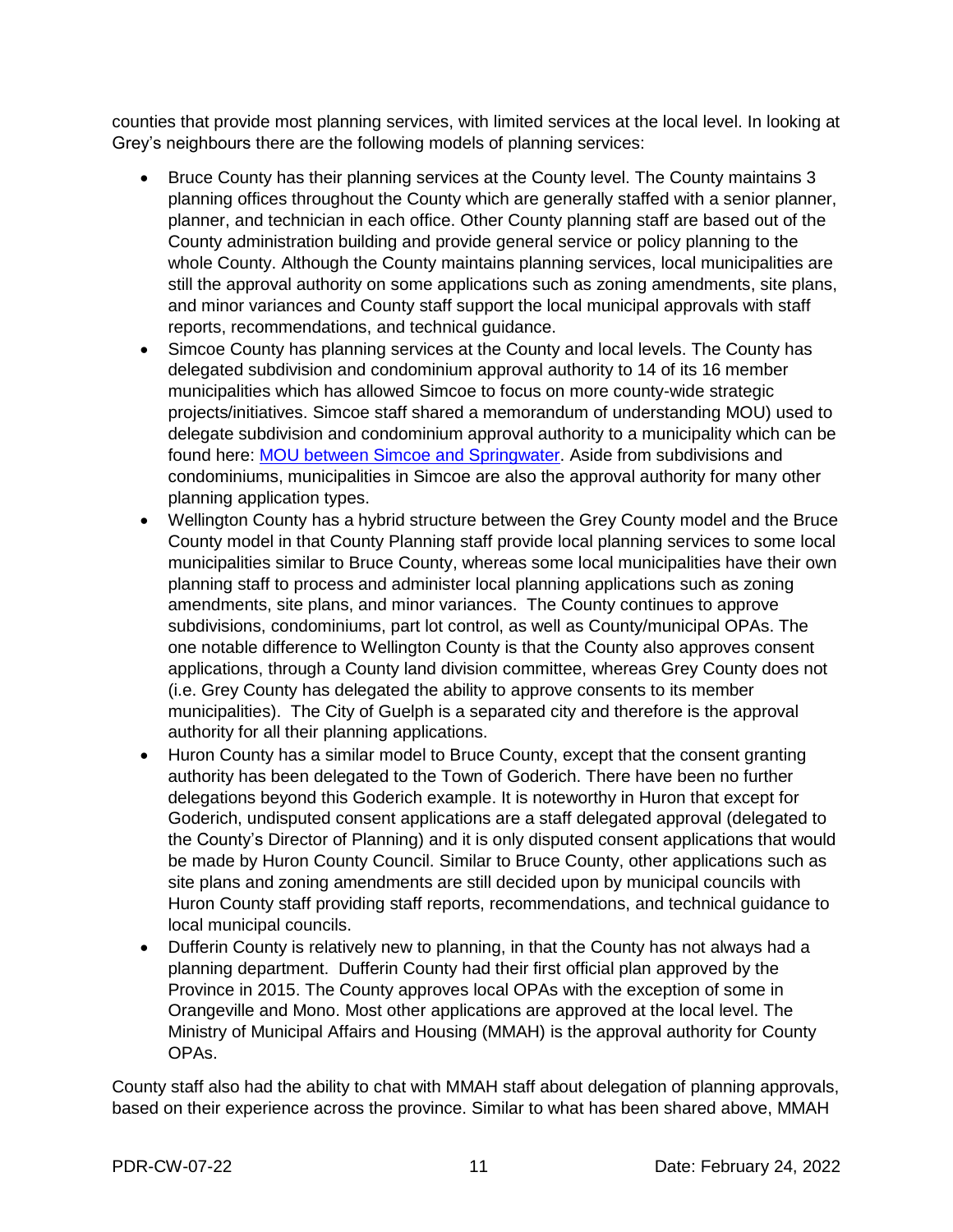staff noted that there are a variety of approaches that could be utilized. With respect to the delegation of subdivision and condominium approvals, they noted that the County has the ability to delegate such approvals without the need for provincial approval, or ministerial approval. Other planning approvals, such as the ability to pass official plan amendments cannot be delegated by the County, and those requests would need to be approved by the province.

Similar to what was shared by Simcoe County, provincial staff noted that it may be useful to set criteria that would need to be met in order for the County to consider delegating subdivision or condominium approvals.

# Delegation of Planning Approvals

County staff see some merit in delegating some planning approvals, such as those listed in the Town of The Blue Mountains request i.e., subdivisions, condominiums, part lot control and condominium exemptions. Other application types such as municipal OPAs or County OPAs, the County does not have the ability to delegate.

County staff would not recommend delegating subdivisions, condominiums, part lot control and condominium exemptions approvals to all 9 member municipalities, rather this would be done on an individual basis per municipality, by request only. If a municipal council were to request delegation of approvals, then County Council could consider entering into a MOU with that municipality to delegate approvals. Along with the MOU, County Council would be required to pass a by-law to enable the delegation of these approvals. Staff propose that certain criteria be applied to guide municipalities as to what needs to be in place prior to delegation of approvals.

Should County Council authorize staff to further pursue delegating subdivisions, condominiums, part lot control and condominium exemptions approvals, staff could develop a MOU template for Council's consideration. It would likely be very similar to the MOU shared by the County of Simcoe and linked to above in the Other County Approaches and Ministry of Municipal Affairs and Housing Information section of this report. One further matter to be considered, not previously contemplated by staff, would be delegation of only some of the above-noted approvals, but not all. For example, one municipal staff person that filled out the survey noted that they would be interested in having part lot control delegated, but not the approval of subdivisions, condominiums, and condominium exemptions. If this was the case, staff could investigate a limited MOU specific to just part lot control delegation.

Some sample criteria for considering delegating approvals could include, but is not limited to:

- 1. That a public meeting be held within the host municipality to get feedback on delegation (based on the feedback received from the surveys it appears some may be in favour and others may not),
- 2. Does the municipality operate a full-time planning department with registered professional planning staff,
- 3. Are the municipal official plans and zoning by-laws up-to-date and in conformity to the County Official Plan and consistent with the Provincial Policy Statement,
- 4. Does the municipality have the capacity to keep municipal official plans and zoning bylaws up to date to address policy changes made by the Province or the County,
- 5. Does the municipality have an application and fee structure to accept such applications,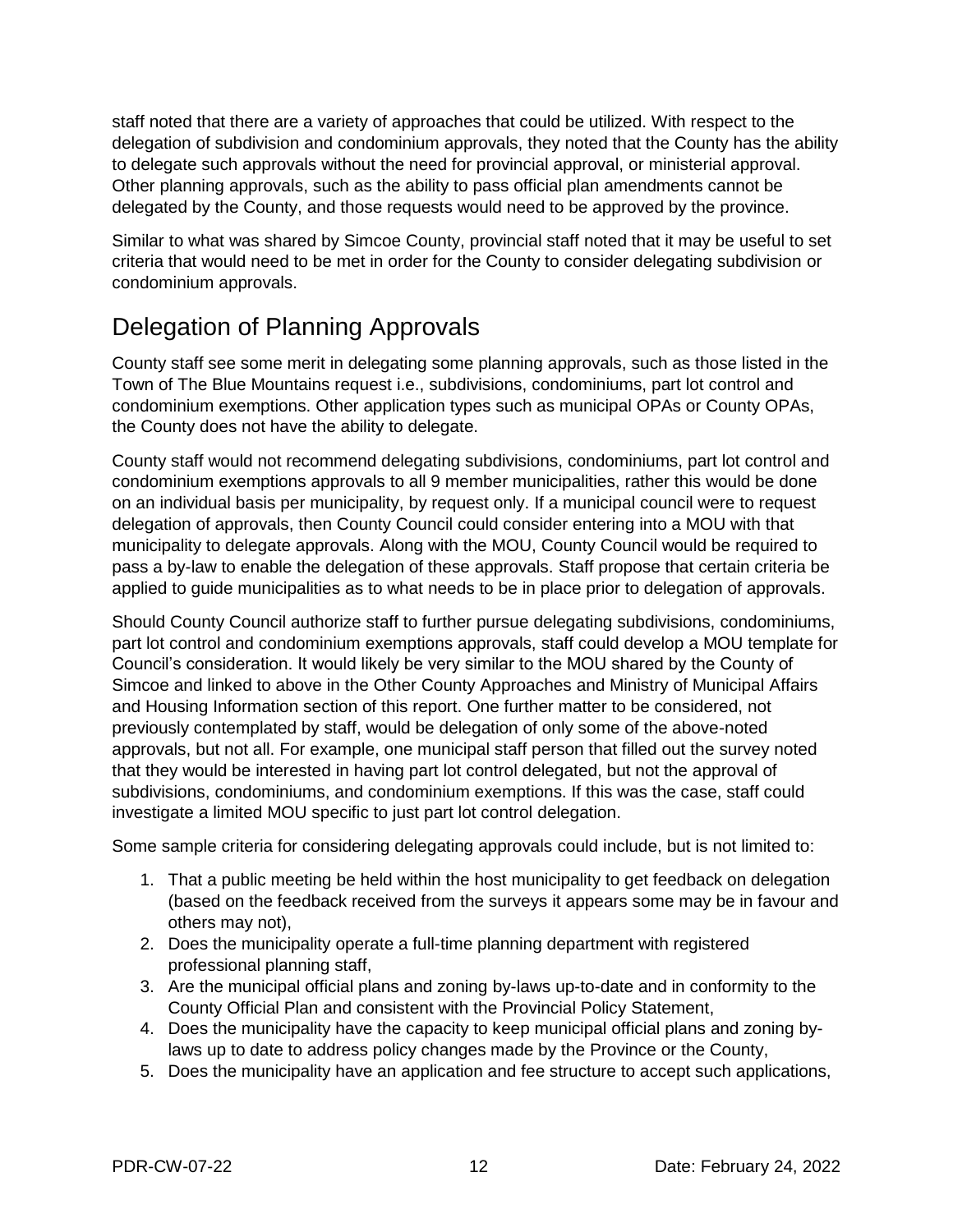- 6. The municipality agrees to ensure full consultation regarding subdivision and condominium applications with the County at all stages and specifically at the time of pre-submission consultation, the receipt of complete application, and leading up to draft approval in order for the County to continue to address the Municipal Plan Review obligations delegated by the Province (i.e. ensure applications are consistent with PPS, conform to the County OP, and to review for other County interests),
- 7. The municipality agrees to provide training to staff with respect to provincial policies, operational practices and regulatory requirements which relate to the County's responsibilities for certain plan review functions,
- 8. The municipality has and maintains a lawyer on-staff or an external lawyer on retainer with extensive knowledge of the *Planning Act,* which would be needed for the processing and approval of plans of subdivision or condominium,
- 9. The municipality agrees to provide annual or semi-annual reports, with details concerning the status, address/location, unit types, unit yield and municipal servicing capacity related to each application, for plans of subdivision or condominium that are currently being processed by the municipality,
- 10. The municipality shall ensure that lands are designated with an appropriate official plan designation (County OP and Municipal OP) in effect prior to making a draft approval decision concerning said lands,
- 11. That subdivision and condominium application(s) be processed in accordance with all Provincial and County processing requirements as established from time to time,
- 12. That the municipality shall keep the County Planning department apprised of any change in status of a plan of subdivision or plan of condominium file including: refusal of an incomplete application; notice and circulation of the application for comment; substantial revision of the plan and/or applications; appeal(s) to the Ontario Land Tribunal; phasing of final approvals; and, any such matter required by the County Planning Director.

One of the other key points to be discussed, prior to entering into a MOU, would be what happens to existing applications already in process, including subdivisions or condominiums for which there has been no decision rendered yet, and those which have been draft approved and are awaiting clearance of draft plan conditions. Final approved and registered plans of subdivision or condominium would not require any further delegation, as those files are already complete.

### **Delegation Options**

Some options that could be considered with respect to delegation of planning approvals are:

- 1. Delegate only new subdivision or condominium files on a go-forward basis, and all existing applications in process would continue to be the responsibility of the County,
- 2. Delegate all subdivision or condominium files on a go-forward and retroactive basis to the member municipality, or
- 3. Establish a date for which any subdivision or condominium files received after this date are delegated and any files received before this date will remain with the County. This date could be a retroactive back to a certain time (e.g., it could be the date of approval of the current municipal official plan).

County staff would note that when the province delegated subdivision and condominium approvals to the County, it was done using method # 2 above. Should County Council seek to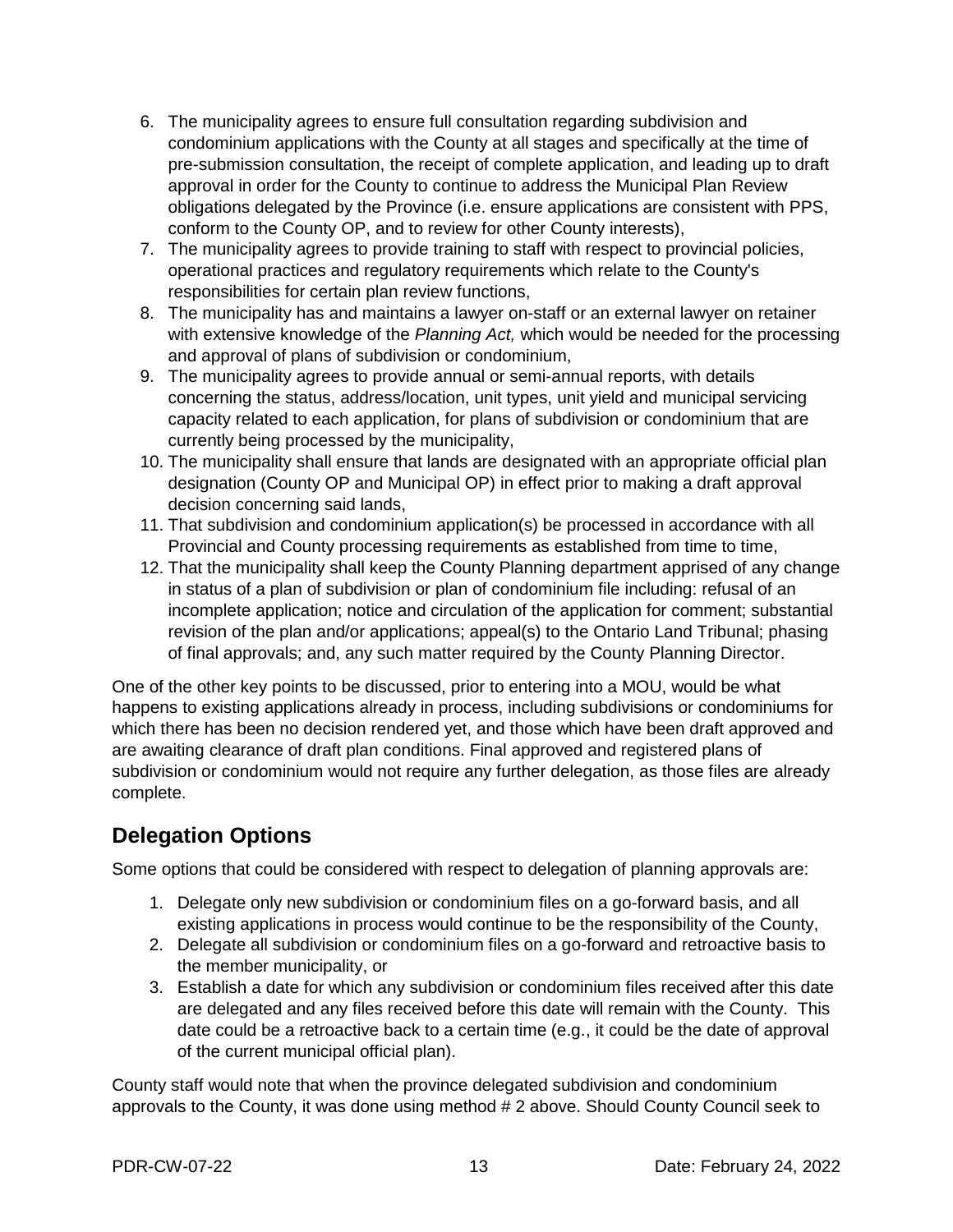delegate approvals, County staff would recommend using method # 2. Additional discussions and details may be required prior to entering into a MOU with respect to method # 2 regarding statutory timeframes under the *Planning Act* for any applications that are currently in process (i.e. if the County were to delegate a file that was in process, would a municipality be able to meet the required timeframes where those timeframes had already commenced under the County's application process). County staff would however caveat these comments by noting that the one exception to the above may be where a file is currently under appeal to the Ontario Land Tribunal (OLT) and the County has existing party status. In cases where the County has party status to the appeal, the County would maintain that status until the OLT renders their final decision on the matter. Should the County seek to withdraw from party status, it would require additional legal advice and discussion with the municipality.

Method # 1 may appear favourable in that it sets a current effective date whereby any new applications received after that date become the responsibility of the member municipality. However, based on the long-term nature and phasing of many developments, staff have concerns that this could cause issues with respect to a portion of the development still being under the old system (i.e., where the County is the approval authority) and other portions being under the new system (i.e., the member municipality is the approval authority). Staff also believe that this system could cause confusion with both developers and the public with respect to who is deciding on what.

With respect to method # 3, County staff have similar concerns to method #1 discussed above.

One other matter to sort out with option # 2 and potentially option # 3 would be existing fees and deposits paid to the County for development applications. If these monies are to be paid to the host municipality, should the deposits be returned to the developer, and/or should the County keep all or a portion of the application fees for services rendered. County staff would recommend returning any peer review deposits to the developer which are unused. With respect to application fees, it may depend on where the file is at in the process i.e., if a subdivision is already at the draft approval stage, then the money and time processing the file have already been spent. However, if an application has not yet been approved or been to a public meeting, it may be appropriate to consider transferring some of those fees to the member municipality, unless they have already collected a fee for this service. This financial element could be investigated further at the MOU stage.

Another consideration for options  $# 2$  and  $# 3$ , would relate to existing draft approvals, where the County is listed as the final approval agency. Should existing draft approvals be delegated it may require updating these approvals to reference the municipality as the approval authority, rather than the County. Staff would note that this same matter has applied to past draft approvals that still referenced the province as the approval authority.

### *Inactive Applications*

County staff do however acknowledge that method # 2 could add significant initial workload to the member municipality involved. In some cases, the County is still processing subdivision and condominium applications that were delegated to the County by the province in the late 1990's. For a number of these files the draft approvals have no lapse date, and others have simply 'stalled' prior to receiving draft approval. Shortly prior to the pandemic, County staff had completed a detailed review of all subdivisions and condominiums that were not yet final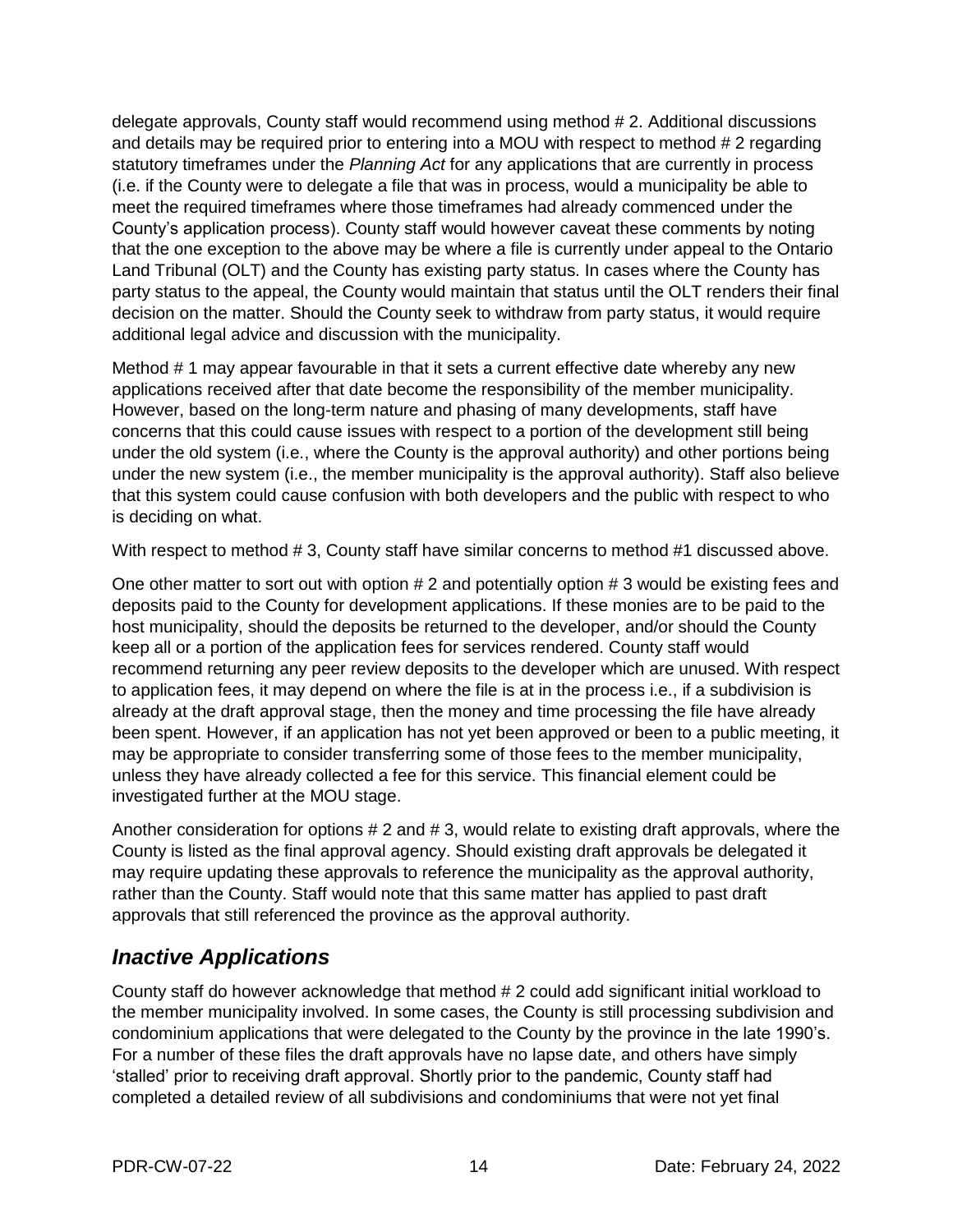registered and currently in the County's files. Note this did not include City of Owen Sound subdivisions and condominiums where the City is the approval authority. The purpose of this exercise was to (a) accurately detail exactly what was in the County's files, and (b) to provide strategies for what to do with some of the older files that have sat inactive for long periods of time. As noted earlier, some of those older files have draft approval and others do not. Some of these files date back to the 1970s and were applied for under completely different planning policy regimes. County planning staff had completed the initial phase of this exercise to detail what we had. Staff had also met with municipal planning staff to compare notes with respect to any municipal files. The next step was to propose strategies for what to do with these old files. Those strategies could include;

- i) contacting the developer to ask for a status update on the development, and/or encourage the developer to move forward with their development,
- ii) amending the draft plan conditions (if draft approved) to add a lapse date and/or bring the conditions up to modern standards,
- iii) to recommend refusal of the application and/or withdraw draft approval.

There is no 'one size fits all' approach for these older files. Staff need to further investigate the legal ramifications of potentially changing and/or refusing some of those older files (e.g. appeal potential). The pandemic has however put a hold on this project based on the workloads of planning and legal services staff. Initially County staff had been 'delaying' this staff report on delegating approvals, in hopes of having a more concrete strategy in place for these older files. However, given staff workloads and the desire by County Council and member municipal councils to see this report move forward, County staff have proceeded in advance of that strategy and legal advice being in place. County staff are happy to discuss this matter further with any potential municipality that may be looking at requesting delegation of planning services.

# Potential Time Savings

When processing an application at the County level, there are the following types of staff resources allocated to the application.

- 1) Planning administrative support opening the file, sending out notices, taking meeting minutes, preparing appeal packages (if appealed), etc.
- 2) Finance staff support processing fees, invoices, and peer review deposits,
- 3) Planning staff pre-submission consultation, reviewing documents, writing reports, attending public or developer meetings, answering questions from the public, agencies, developers, reviewing agreements, processing appeals, etc.
- 4) Mapping support support from the planning technician or GIS staff on preparing maps,
- 5) Application review by other County staff engaging departments such as Transportation Services or Legal Services in pre-submission consultation, reviewing documents, responding to public, agency, or developer comments, reviewing agreements, appeals, etc.
- 6) Other County staff incidental review reviewing reports, minutes, and council agenda packages.

Should subdivision and condominium planning approvals be delegated there would be some time savings in the above areas. Items 1, 2, 4, and 6 above would have reduced or no time demands on many applications that would be circulated to the County, where the County is no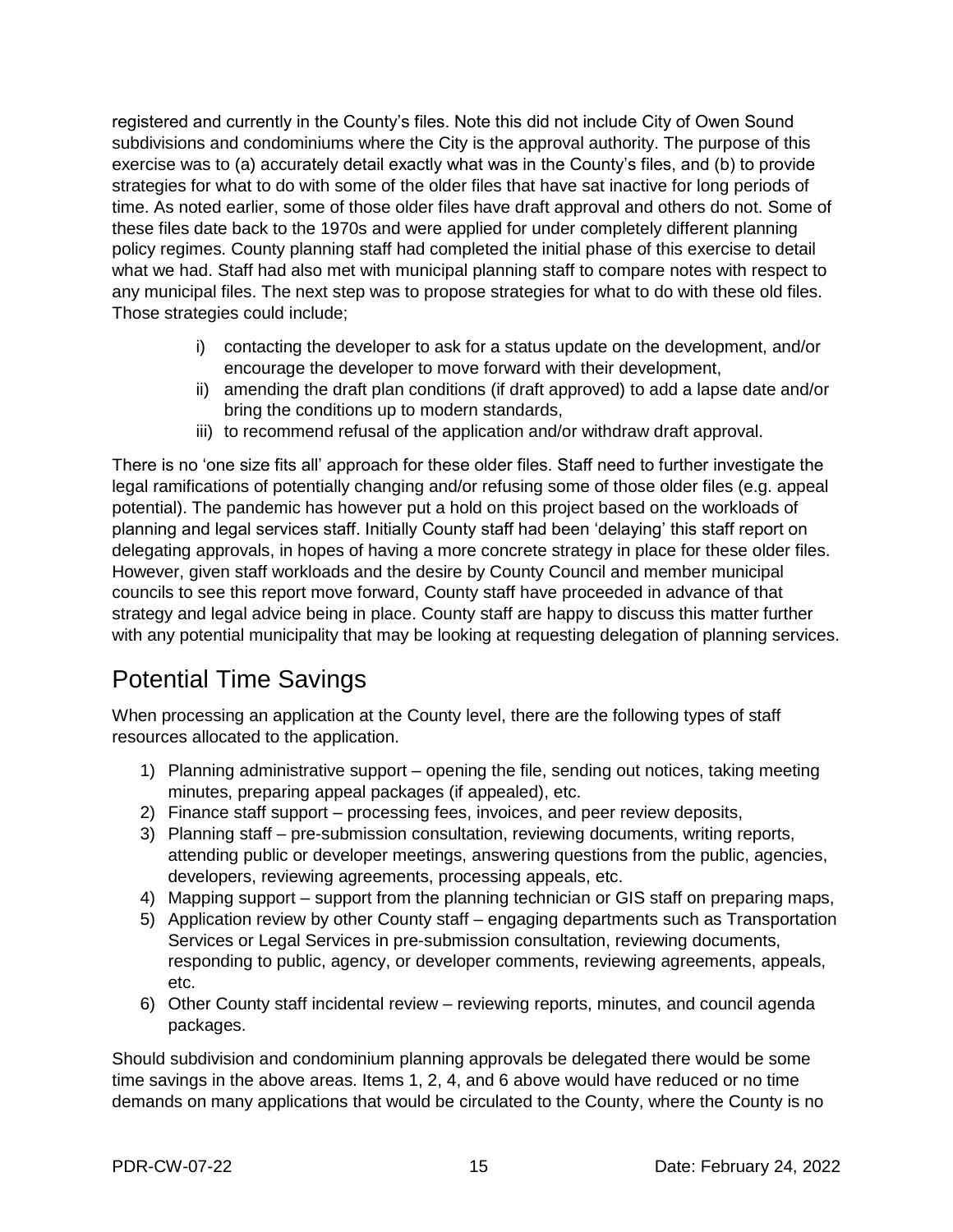longer the approval authority. For those 6 municipalities where the County provides GIS services on a fee for service basis, County staff would continue to provide those services under the existing agreements. The reduction in staff time would instead come from those services provided to County planning staff by the planning technician or GIS staff (e.g., making a keymap for a County subdivision application notice), rather than the GIS services provided to the municipality under agreement. Staff would note that the files would still get opened at the County by the Planning Administrative Assistant, however there would be less other duties, such as mailouts, associated with these files.

Staff still see a need for items 3 and 5 above, even if approvals were delegated. There would be less staff time needed, but particularly Planning and Transportation Services staff would still need to be involved in reviewing and commenting on subdivision and condominium applications to ensure consistency with the PPS, conformity with the County OP, and to review for other County interests. With respect to how much time would be saved, it is difficult to estimate. As a 'ballpark estimate', Planning staff would suggest that planners would save approximately 1/3 of the time normally spent processing a subdivision or condominium application (or possibly slightly more on certain files). Staff would estimate that Transportation Services staff time would be nearly identical regardless of the approval authority.

Staff would however note that County Planning staff are involved in many other roles, which would not be directly impacted by less subdivision or condominium development file review and processing time. These roles include updates to the County Official Plan, responding to inquiries, special project such as the Climate Change Action Plan or the Age-Friendly Community Action Plan, forestry and trails initiatives, and supporting other departments in land acquisition or other needs. Should time be saved here, staff would propose allocating that time to strategic projects such as policy updates, special projects, forestry, trails, and continuing to support other County initiatives. This may also assist with helping to reduce staff overtime.

# Potential for Conflict between the County and Member **Municipalities**

One of the reasons cited in the past for exploring this topic, by County or municipal politicians, or residents, has been the potential for conflict between the County and a member municipality on planning applications. In some cases, residents have questioned whether the County would approve or refuse a development against the will of a local council. While there certainly is potential for this to happen in the current approvals system, it happens very infrequently. County staff and Council always seek input or endorsement from the host municipality before approving a subdivision or condominium. In nearly all cases, County and municipal staff process the County and municipal applications simultaneously and are of 'like-minds' on the applications. Where there are disagreements, these would normally be discussed and sorted out ahead of the matter proceeding to local or County Council. There have been cases where staff support was given at the local level, but municipal council did not agree with the staff recommendation and took an opposing viewpoint. If the County Committee of the Whole were to approve a subdivision or condominium, the municipality would have the option to appeal the approval to the OLT. In the past 15 years, staff cannot recall one instance of a municipality appealing the County's approval of a subdivision or condominium in their own municipality.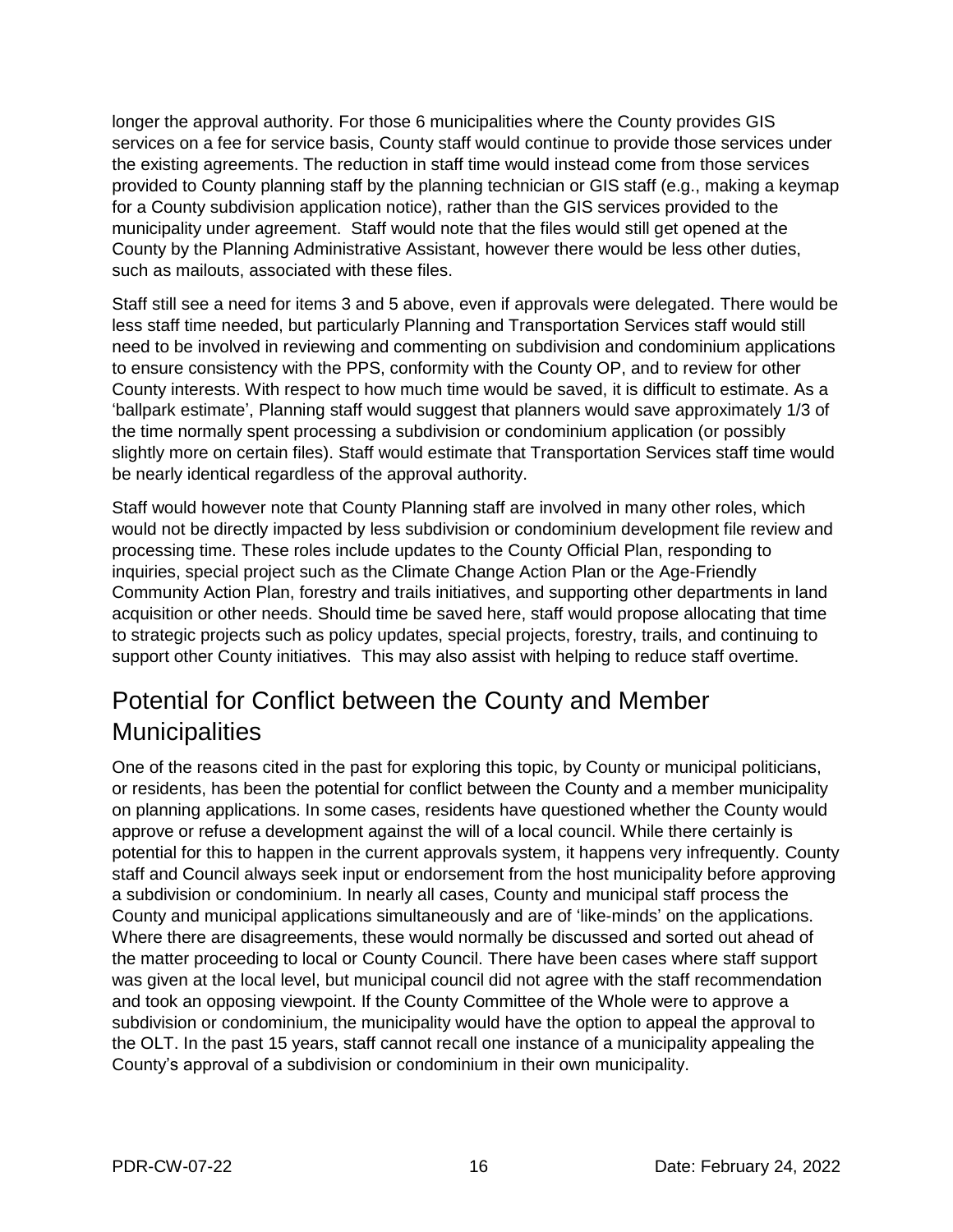There was one incident recently where the County Committee of the Whole supported the draft plan extension of a plan of condominium which the municipal council did not support. That extension request was however supported by municipal staff. In this case, the development was already mostly constructed and there were complex legal ramifications for the County if the extension was not granted. In this past 15 years, this is the only instance County staff are aware of where an extension was granted against the desires of a municipal council.

There have been instances where municipal and County Councils took opposite positions on policy approvals or on other planning applications, such as OPAs, ZBLAs, or consent applications. Even these situations have been quite rare, but there has been the occasional instance of either a municipality appealing the County's approval or vice versa. Staff would however note that these other approvals such as OPAs, ZBLAs, and consent applications are not the subject of this report or of the delegation request before Council.

Delegating approval authority may not necessarily change the potential for conflict, it may just reverse the roles, e.g., a municipality approving a subdivision application, which the County could then appeal. Staff do not anticipate that this would happen very frequently, however cannot rule out the possibility that it could happen in the future. This 'possibility' could happen regardless of who the approval authority is for the approval of subdivisions or condominiums.

# Planning Process Efficiencies

Over the years, improvements have been made at the County and municipal levels to increase efficiency in the planning process. Some examples of such improvements include;

- municipal development review committees,
- the County's 'one window' internal commenting and circulation process,
- moving to more paperless application processes,
- more information, including development applications and related technical studies being posted on County and municipal websites,
- the County offers abbreviated comments for more standard or minor applications which are generally limited to commenting on County interests or infrastructure,
- improvements in planning application tracking software,
- streamlining peer review needs at the County and municipal levels,
- the creation of technical guides outlining what is needed for each study or background report,
- delegating some approvals to staff, and
- delegating the hosting of public meetings for subdivisions and condominiums to municipalities.

Recent changes to the *Planning Act* through Bill 13, have also given municipalities additional authority to delegate some planning approvals to committees or to staff. Staff would note that none of the Bill 13 changes directly impact County approvals, or any of the approvals being considered for delegation to member municipalities in this report (e.g. subdivisions, condominiums, etc.). That said, should municipalities consider implementing the Bill 13 changes, it may create additional process efficiencies at the municipal level such as allowing staff the ability to lift a holding symbol or approve a temporary use by-law.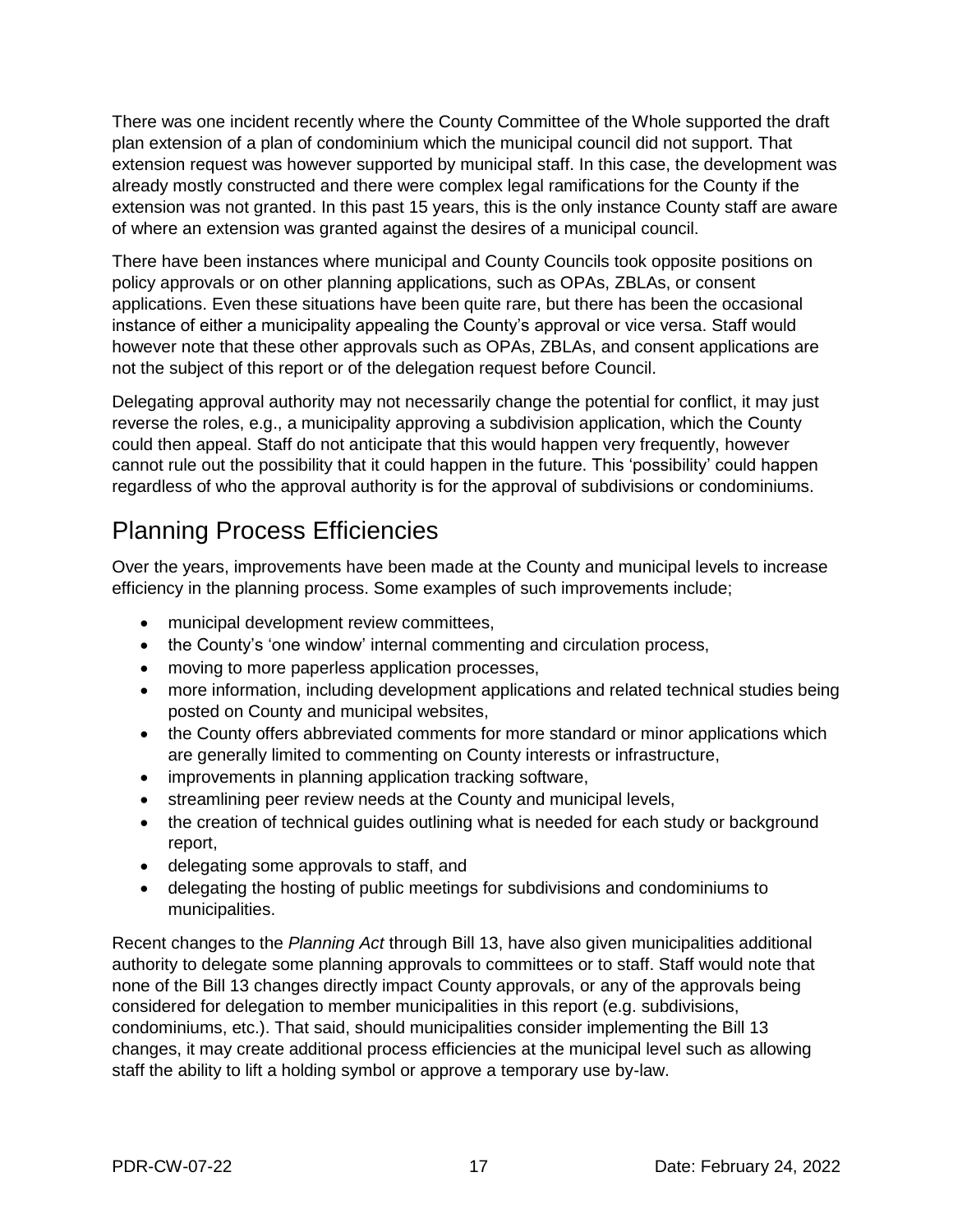Additional consideration for further planning efficiencies at the County and local levels could include;

- streamlining the development inquiry process, regardless of whether the inquiry is first received at the County or local level,
- streamlining the pre-submission consultation process into a formalized development review committee type approach,
- ensuring memorandums of understanding are in place with conservation authorities with respect to their role in the development application process,
- ensuring municipal and County staffing levels are sufficient to meet demand,
- maintaining up-to-date official plans and zoning by-laws which provide suitable densities, protections, and as-of-right permitted uses (pre-zoning),
- ensuring County and municipal official plans are streamlined so as not to duplicate policy efforts, including continuing to encourage local municipalities to defer to the County's Official Plan for areas outside of settlement/growth areas and to have local official plans focus on policies for settlement/growth areas,
- explore options for streamlining the payment process for application fees (e.g. online payment options),
- ensuring all involved in the development process, including staff (in planning and in other departments) and council are properly informed and educated on their role,
- coordinating public meeting minutes, such that if it is a joint public meeting, only one set of minutes is required,
- increasing the use of online meetings, even following the pandemic, to limit the travel time needed by County or municipal staff,
- retaining consultant(s) for regular peer review services, this could come through either having a list of pre-qualified bidders, or having a multi-year contract with a given consulting firm to use them for peer review during that timeframe,
- considering further delegation to staff of procedural approvals, such as those now listed in Bill 13, or undisputed consent applications, as per the Huron County model,
- reducing the scope of the comments the County provides on municipal planning applications, as per the demands of the municipality i.e. those that want full planning comments could still receive them, versus those that only want comments related to County services or infrastructure could see the planning comments reduced in scope,
- continuing improvements to planning application tracking and GIS software to (a) create efficiencies for staff, and (b) provide better customer service to developers and the public,
- exploring opportunities for common planning application tracking software, including possibly sharing the County's GIN [Grey Information Network] 2.0 with municipalities interested in using it for their own tracking purposes,
- investigating greater opportunity for shared legal services where planning decisions are appealed and the County and member municipality are of like-minds, or
- conducting follow-up interviews or surveys with developers to get their impressions on the process, including any bottlenecks, or areas for improvement.

# Legal and Legislated Requirements

Planning matters are governed by the *Planning Act.* Any delegation or planning approval will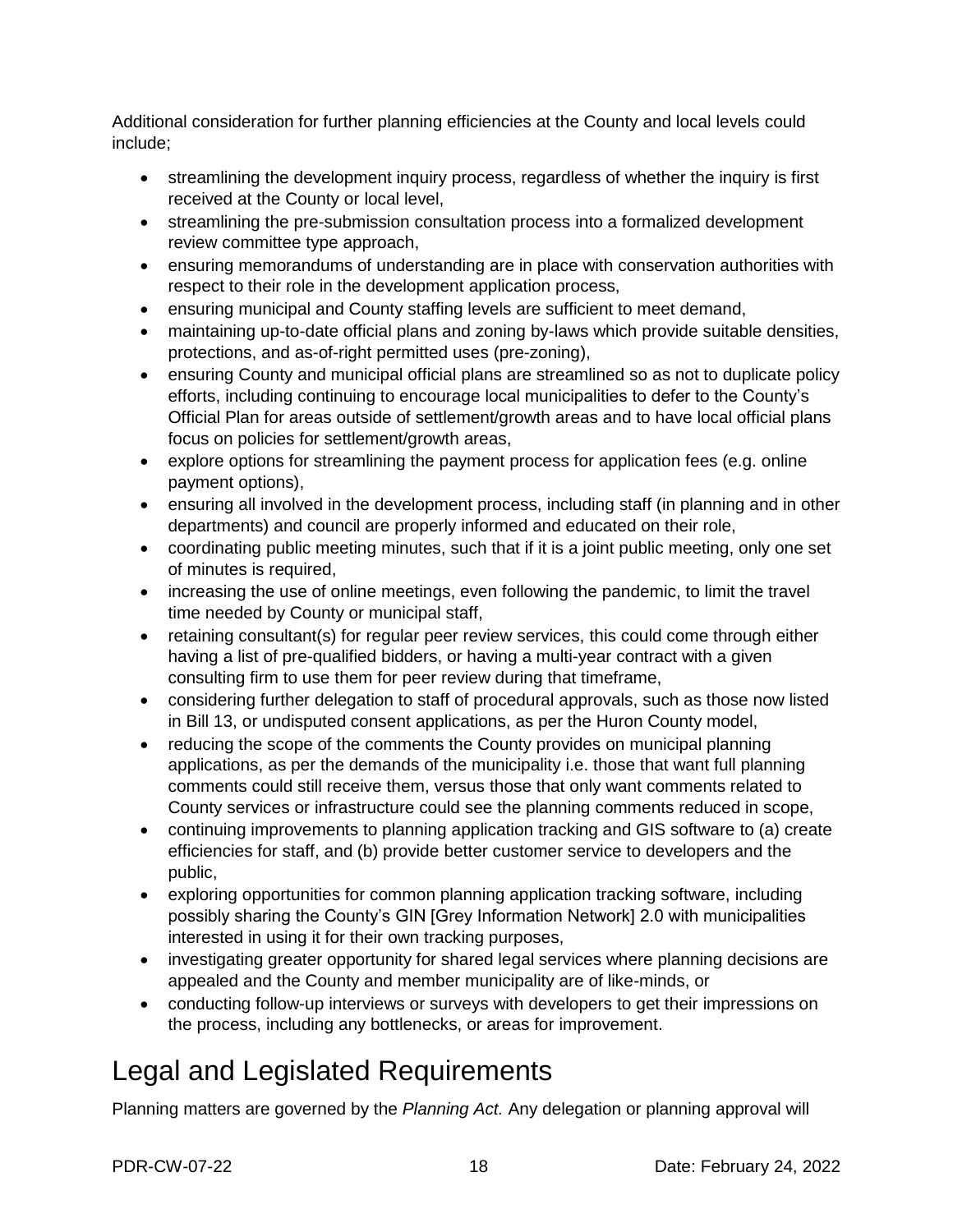need to meet the requirements of the *Act* as would the processing of future development applications. Staff are satisfied that should County and individual member municipalities wish to enter into a MOU for the delegation approvals of subdivisions, condominiums, condominium exemptions, and part lot control, that County Council would have the legislated authority to delegate by by-law and MOU.

As noted in this report, additional delegations cannot be considered at this time, and would require approvals from the province.

# Financial and Resource Implications

A fulsome review of the financial and resource implications has not been conducted yet. In order to answer these questions staff will need to know;

- a) how many municipalities are requesting delegation of approvals,
- b) the extent of the delegations i.e. is it subdivisions, condominiums, condominium exemptions, and part lot control, and
- c) the method and timeframe for delegation i.e. is it on a go-forward basis only, or would it be go-forward and retroactive.

Depending on the answers to  $(a) - (c)$  above, it will have an impact on financial and resource needs at both the County and municipal levels. Staff have tried to provide some analysis on this topic in the Time Savings section of this report, but would note that a more fulsome analysis could come forward as part of future discussions on a MOU, should Council opt to proceed with that route. Should staff be directed to first determine a strategy for older subdivision and condominium approvals, prior to delegating any approvals to municipalities, it may require additional planning or legal staff resources.

With respect to item (c) above, another difficult matter to sort out would be fees and deposits paid on existing applications, should Council opt for a retroactive delegation as per the staff recommendation.

Staff would further note that should there be multiple requests for delegation, staff may not have the ability to act on each of those requests immediately. It will take some time from a physical and digital records transfer perspective. Staff would suggest that it may be best just to handle one such municipal request initially, before moving onto any others.

Depending on the level of delegation contemplated, there would be less revenue coming into the County. An exact figure is not known at this stage and would depend on the number of municipalities seeking delegation of approvals. County staff would note that County application fees are not a profit generator, but rather are meant to recover the cost of staff's review and processing of the applications. If staff were still reviewing the applications, but no longer collecting a fee (the County has not charged fees for reviewing municipal applications in the past), then it could mean some staff time still being allocated to such applications with no opportunity for cost recovery (unless County Council directed staff to collect fees for that service).

# Relevant Consultation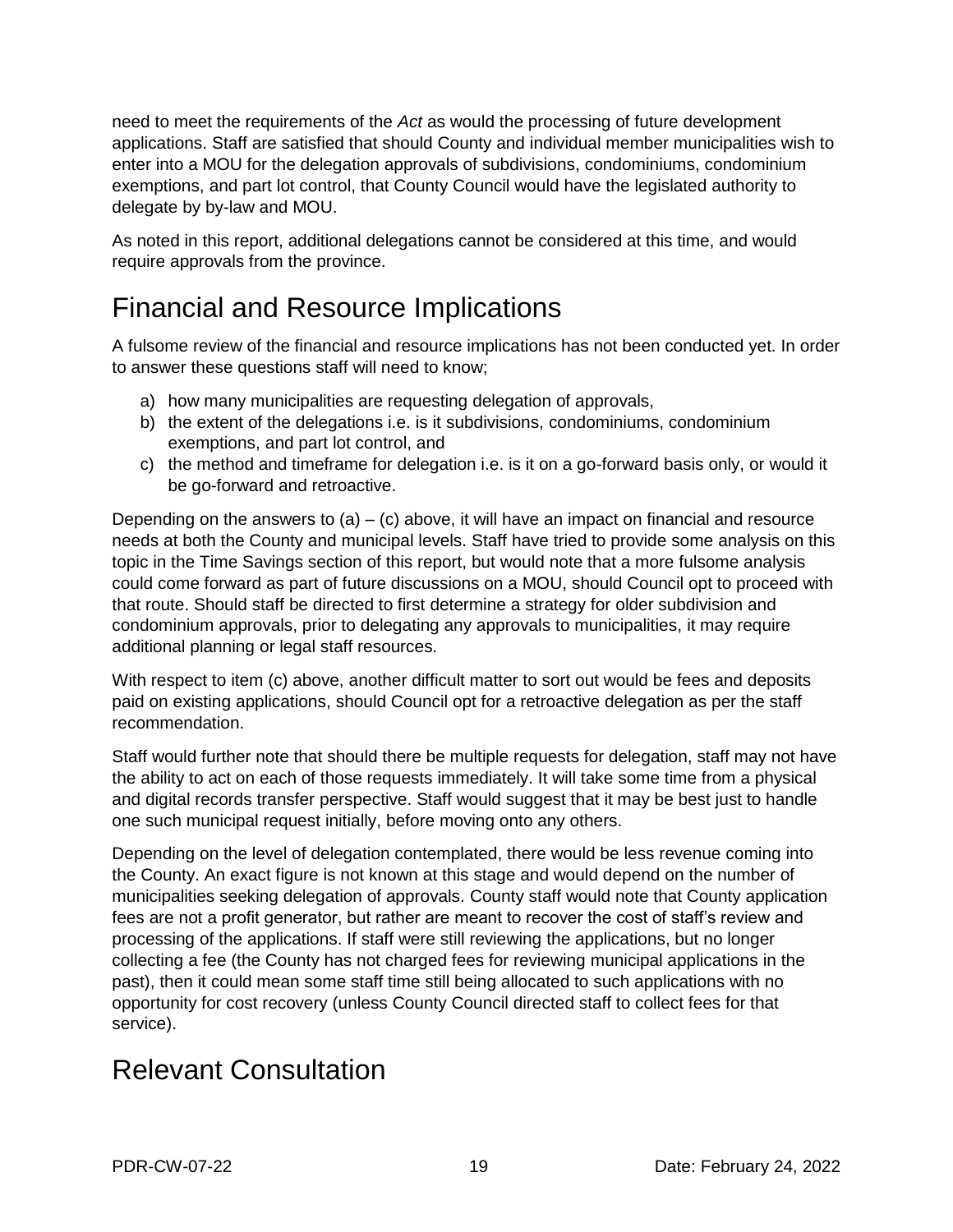☒ Internal: Legal Services, CAO, Economic Development, Transportation Services, Clerks

☒ External: Municipalities, Developers, Planners, Engineers, Neighbouring Counties, and Ministry of Municipal Affairs and Housing

### Appendices and Attachments

[Correspondence from Town of The Blue Mountains](https://council.grey.ca/meeting/getPDFRendition?documentObjectId=50f4ecb4-385f-4636-a179-c93d92ee3e5d)

[Sample Simcoe County Delegation Memorandum of Understanding.](https://simcoe.civicweb.net/document/67319/CCW%202019-259%20Schedule%202.pdf?handle=D234E3FD6DAE46ADBCB50BAFCF43712A)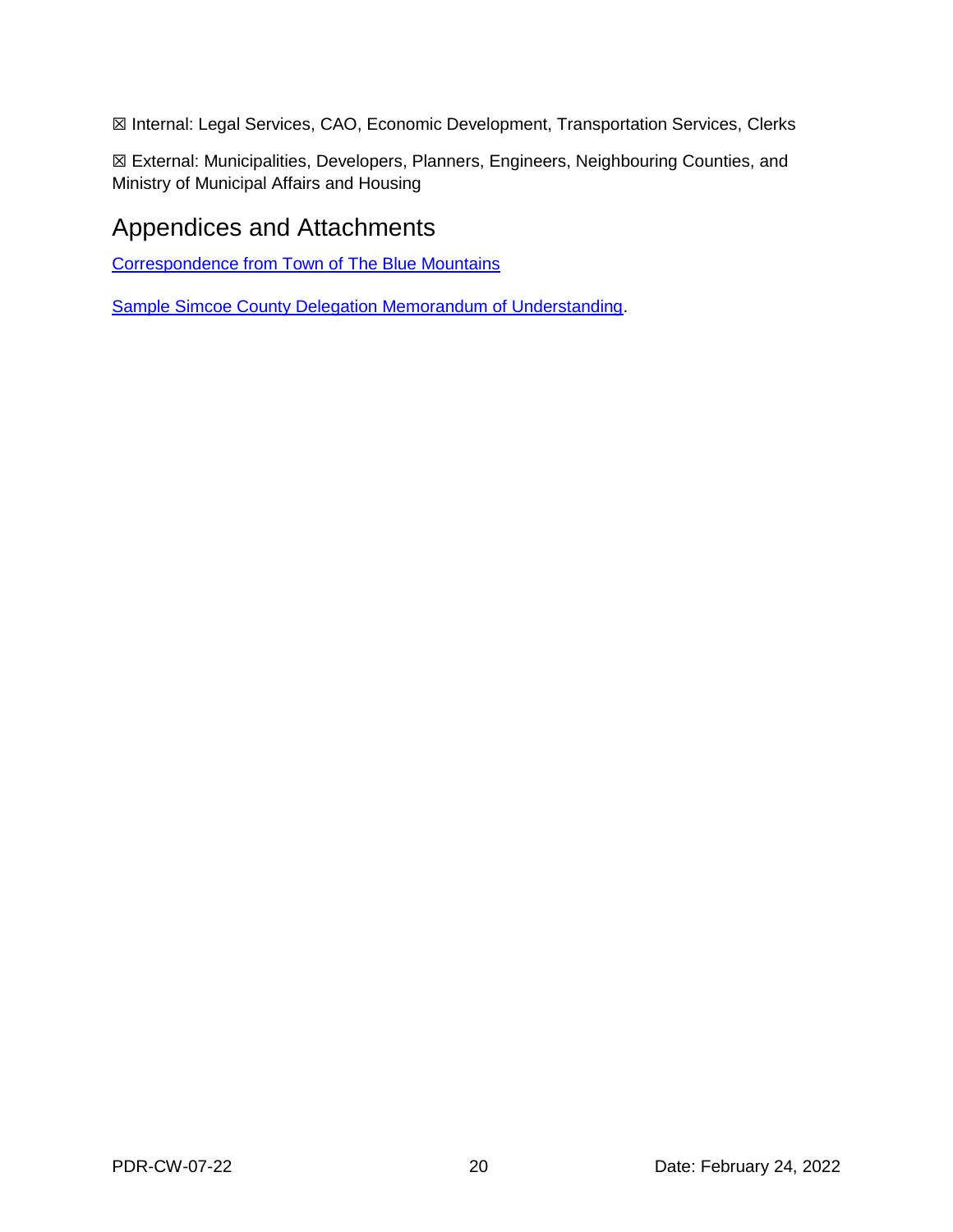# **Appendix 1: Survey Result Summary**

As noted in the background section to this report, in late 2020 and early 2021 County staff issued four separate surveys with questions about planning services and possible delegation of planning approval authority responsibilities. Surveys were originally completed in 2020 and a follow-up opportunity to participate was sent out in 2021 to try to boost the number of survey responses. Survey results were varied and a summary of each of the four surveys has been included below.

### **1. Municipal Staff Survey**

Survey responses were received from five of the nine member municipalities in Grey. One municipality had two staff respond, while each of the others had one staff response. Four of the six responses were from planners, while two of the six were from non-planners who regularly interact with planning. County staff did not expect a response from City of Owen Sound staff who already have delegated approval authority for the responsibilities in question. A summary of the responses has been provided below.

All of the survey respondents rated themselves as 'very familiar' with the County planning department.

#### **Is your Council seeking delegation of approval authority for plans of subdivision, condominium, condominium exemption, and part lot control?**

- Yes 1 respondent
- $\bullet$  No  $-$  2 respondents
- Unsure 3 respondents

**Do staff want to see the delegation of approval authority for plans of subdivision, condominium, condominium exemption, and part lot control?**

- Yes 1 respondent
- $\bullet$  No  $-$  4 respondents
- Unsure 1 respondents

**For municipalities that have both a County and Municipal official plan in effect, do you think both plans should cover the entire municipality, or should municipal official plans focus on growth and settlement areas, while deferring to the County plan for rural/agricultural areas?**

- $\bullet$  Both County and Municipal Official Plans should cover the entire municipality  $-3$ respondents
- Municipal official plans should focus on growth and settlement areas, while deferring to the County plan for rural/agricultural areas – 3 respondents

#### **In your opinion how timely and pleasant (or difficult) to deal with is the current County planning process for processing plans of subdivision, condominium, condominium exemptions, and part lot control?**

- $\bullet$  Very timely and pleasant no issues 3 respondents
- Somewhat timely and pleasant some improvements could be made  $-2$  respondents
- Somewhat untimely and unpleasant 1 respondent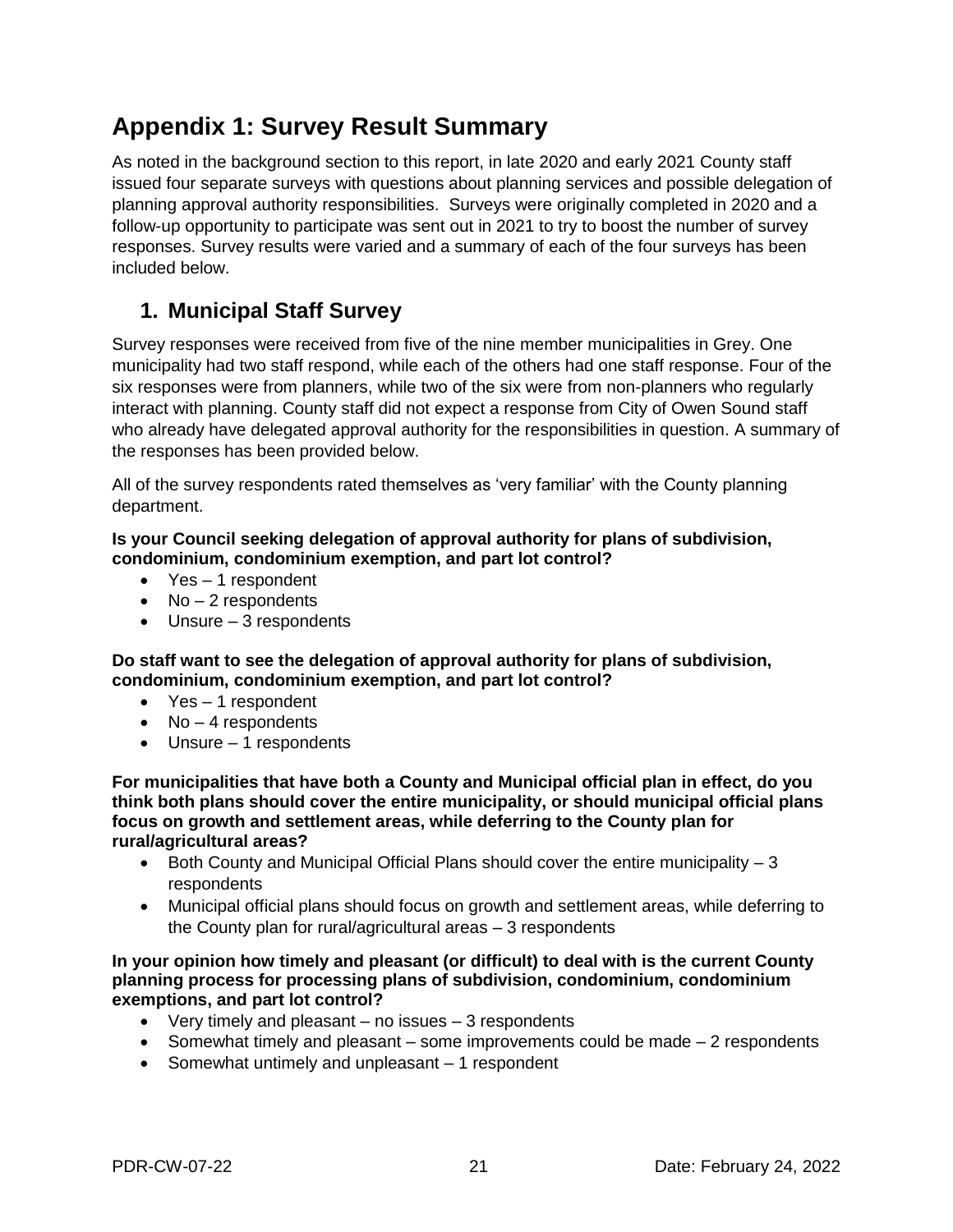Other survey questions were short answer rather than multiple choice. The questions and responses have been included below. The answers have been provided verbatim, except where an identifying detail may have been included.

#### **Do you have any suggested improvements to the subdivision, condominium, condominium exemptions, or part lot control processes?**

- It should be a bottom-up regulatory process for policies on the development, and the Province should allow for this in the PPS, needs some discussion.
- Some lower tiers may wish to process part lot control applications only.
- No improvements. Staff do a great job.
- It is not related to poor County staff performance, more related to process efficiency/reduction of duplication. I also believe there is an overall policy leadership role the County can take on, particularly in areas that cross municipal boundaries such as natural heritage planning, agricultural / rural issues, etc.
- Yes A more coordinated initial approach that involves the provision of notice and the discussion of timing and deadlines for the project.
- Keep it with the County Planners for consistency

#### **Are there any 'bottlenecks' in the subdivision, condominium, condominium exemption, or part lot control process at the County level?**

- No four respondents
- Local Municipal Council does not understand their role in the process nor does the public.
- The double engineering requirements for certain standards. One example would be storm water management, once a professional engineer has designed and sealed the system to good engineering standards, why are we requesting further engineering on the system? This could happen once in a while but why all the time. There needs to be a better systematic process for evaluating endangered species, woodland, etc. and it should be developed by the Province so that subdivisions are not held up for many years.

#### **Are there any 'bottlenecks' in the subdivision, condominium, condominium exemption, or part lot control process at the Municipal level?**

- Municipal council and/or staff lack knowledge of process two respondents
- Lack of qualified staff
- Any bottlenecks are only related to volume of applications
- The coordinated approach is not always clear from Municipality to Municipality. Circulation and provision of comments is confusing to the Public, the Developer and local Council.
- The only bottle neck is staff availability. Right now, the County of Grey Planning staff provide good advice with regard to the above items. If the Municipal level took it on it would likely require the provision of additional staff to accommodate the increased workload.

#### **Are there any processes or approvals that currently require a report to council or committees at either the County or Municipal level that you think should instead be delegated to staff?**

- None 2 respondents
- Except for official plan and zoning amendments, all other approvals should be delegated to staff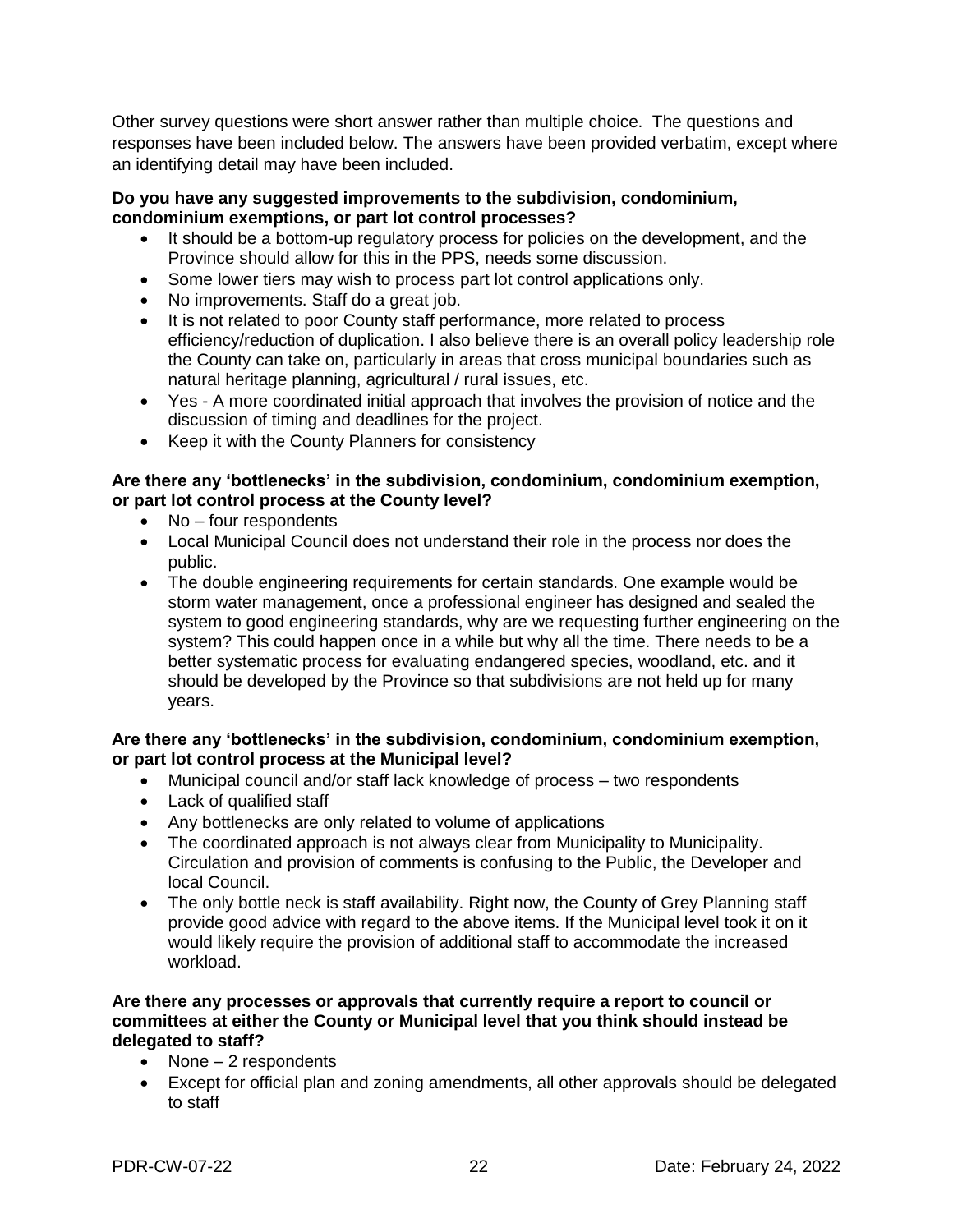- Part lot control
- Site plans and agreements
- Reports at the County level should be provided for correspondence and information at the local level to avoid local Council requiring a duplicate report.

#### **Are there any planning approvals that should be reassigned from the Municipality to the County?**

- $\bullet$  No two respondents
- Consents in agriculturally designated lands
- Approval of tree-cutting permits outside of growth and settlement areas
- This is a question for the lower tier municipal Councils and staff, certainly could be a hybrid system within the County that could work.

#### **Are there any planning services the County does not currently offer that should be offered by the County?**

- No four respondents
- Daily planning operations for under-resourced municipalities (for a fee). Similar to Bruce County.
- Broad policy documents from the Province should always come from the County and not require duplication from local staff. Local staff should be consulted as part of the County Report preparation.

#### **Are there any planning services the County currently offers that should be discontinued by the County?**

- No three respondents
- Part lot control
- Commenting on site plans
- Approval authority for draft plan of subdivision/condominium, condo exemptions, and part lot controls in municipalities that have adequate staff resources/expertise where official plans and zoning by-laws that are reasonably up to date

#### **Are there any skillsets or areas of expertise that the County should consider adding to their planning departmental roster?**

- $\bullet$  Biologists / natural heritage  $-3$  respondents
- $\bullet$  No 2 respondents
- Provincial policy liaison officer
- Growth management / data analysis

#### **Is there anything further you would like to tell us about the County planning department or its processes?**

- $\bullet$  No 1 respondent
- Always a pleasure to work with.
- Staff are very friendly and easy to work with. Policy refinement from a process perspective would be beneficial, particularly to local Council.
- The interactions and division of responsibilities between the County and the municipality is functioning very well.
- County staff do a fantastic job. Delegation of approval authority would allow the existing staff compliment to devote more of their skills to inter-municipal, County-level policy issues and growth management analysis.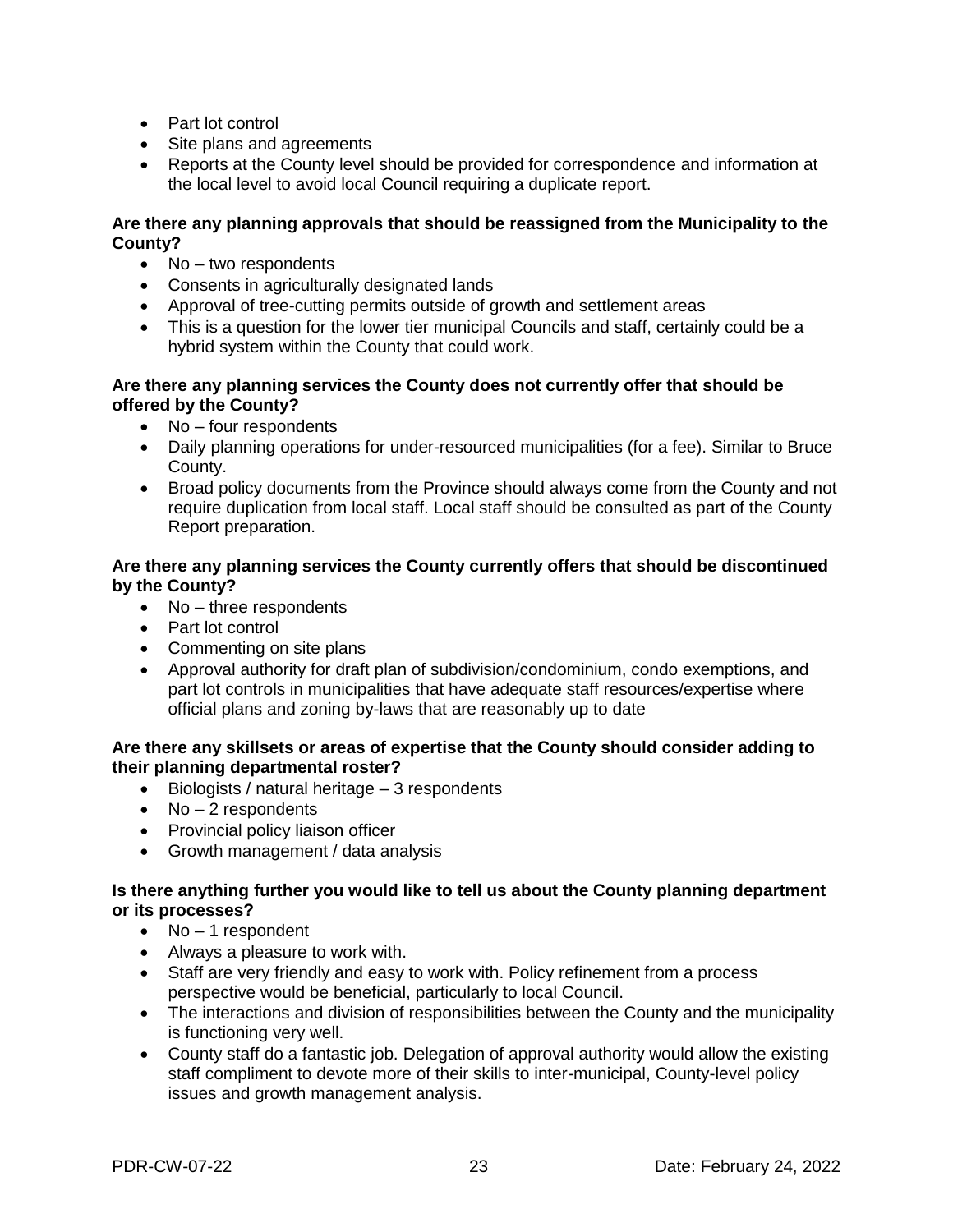You come a long way baby, and we're loving it!

### **2. Municipal and County Councillors Survey**

Survey responses were received from all nine member municipalities in Grey. The number of survey respondents from each municipality has been summarized in the below table.

| <b>Municipality</b>            | <b>Number of Councillor Respondents</b> |
|--------------------------------|-----------------------------------------|
|                                |                                         |
| Township of Chatsworth         | 3                                       |
| Township of Georgian Bluffs    | 1                                       |
| Municipality of Grey Highlands | 1                                       |
| <b>Town of Hanover</b>         | 1                                       |
| <b>Municipality of Meaford</b> | 3                                       |
| City of Owen Sound             | 1                                       |
| <b>Township of Southgate</b>   | 2                                       |
| Town of The Blue Mountains     | $\mathcal{P}$                           |
| Municipality of West Grey      | 2                                       |

Of the 16 responses received, 6 people identified as a County/Municipal Councillor, while 10 people identified as a Municipal Councillor.

#### **How would you rate your familiarity with the County planning department?**

- $\bullet$  Very familiar  $-1$  respondent
- Somewhat familiar 12 respondents
- $\bullet$  Not familiar  $-3$  respondents

#### **What do you hear from the public about planning processes in the County?**

- $\bullet$  Not much, no complaints, or rarely hear about the County  $-7$  respondents
- $\bullet$  The process is lengthy  $-3$  respondents, including one who expanded on their comments (see below)
	- $\circ$  Generally good at the County level, although overall a slow process, having multiple approving agencies (County / Municipal) could be a contributor, but not the entire reason
- $\bullet$  Staff are approachable / generally positive  $-3$  respondents
- It's transparent
- Not a lot, but as development ramps up ratepayers are taking a greater interest including concerns that, in some cases, our notifications are inadequate and many people affected by a development do not learn of it in time to make their views known.
- General public is not overly aware of planning processes till immersed in it or reasoned to.
- It is unnecessary duplication with the lower tier. Most County councillors aren't aware enough of planning issues, particularly outside their own municipality to have an informed opinion about projects.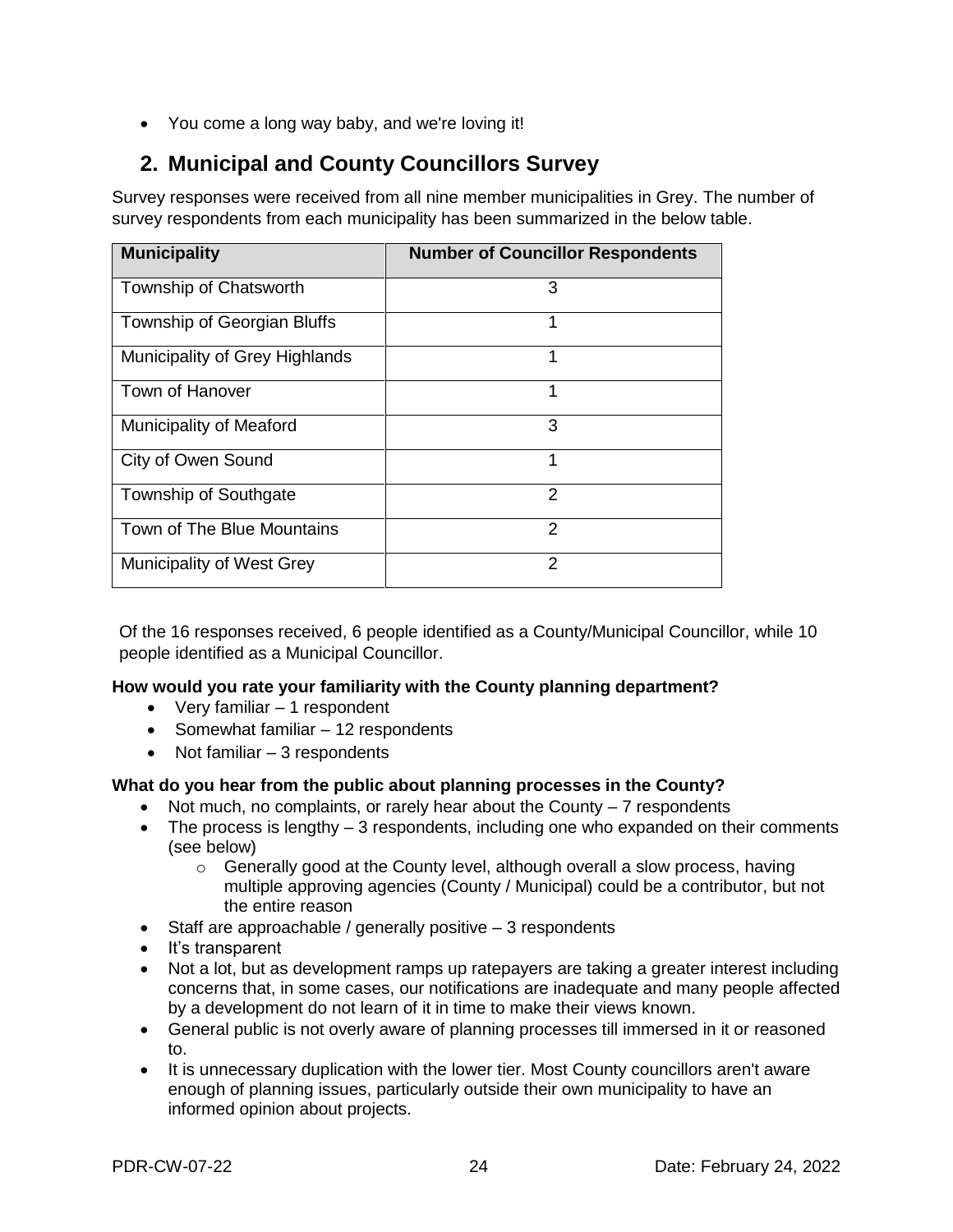• Planning issues are dealt with thoroughly and in a brisk manner, ensuring the official plan(s) involved are followed

#### **What do you hear from businesses or developers about planning processes in the County?**

- Process is lengthy and/or costly  $-7$  respondents, including two who expanded on their comments (see below)
	- o A few say the process is too slow, but usually this is due to developers not following the rules, or not supplying pertinent info, or disliking any requirements that are deemed necessary for them to fulfill
	- $\circ$  When it takes almost 6 years to get approvals to proceed, and the developer / builder is the one pushing (delivering promptly) this has to be unacceptable, except in the rarest of circumstances. Also, as somewhat expected, they indicate fees are too high and / or inconsistent in the County, between municipalities.
- $\bullet$  Very little  $-3$  respondents
- Transparent
- I hear developers are very pleased working with Don Tedford
- Unnecessary duplication
- Staff are helpful and professional
- They seem fairly satisfied
- Too much red tape

#### **Who do you feel should be the appropriate approval authority for plans of subdivision, condominium, condominium exemption, and part lot control?**

- Municipal Council 8 respondents
- County Council 7 respondents
- Skipped Question 1 respondent

#### **Do you have any suggested improvements to the subdivision, condominium, condominium exemption, or part lot control processes?**

- $\bullet$  No 8 respondents
- Don't develop on farmland and green space
- I don't know the rationale for and therefore the merit of the proposed change. If cost and length of process are factors, I believe that efficiencies can be found and streamlining is possible. Conservation Ontario and conservation authorities have done this very effectively.
- Typically the county and first tier processes mirror each other so that it seems like a total duplication of expense and resources.
- There should be follow-up. Condominiums are approved, but who follows up to make sure they comply with the rules and regulations re: Reserve funds etc.
- Try to cut down chances of short term or Air BnB rentals. More fully accessible units in all residential construction
- I do not know these processes in enough detail to make suggestions. However, if the County had a similar role as a commenting agency for single or lot control, this would allow the municipality to confirm adherence to the County Official Plan or other County controls or guidelines. My hope is it would lead to less time and cost to the County. In addition, the County could also serve as an "appeal avenue" if a municipality was "misbehaving".
- Somehow to speed up the process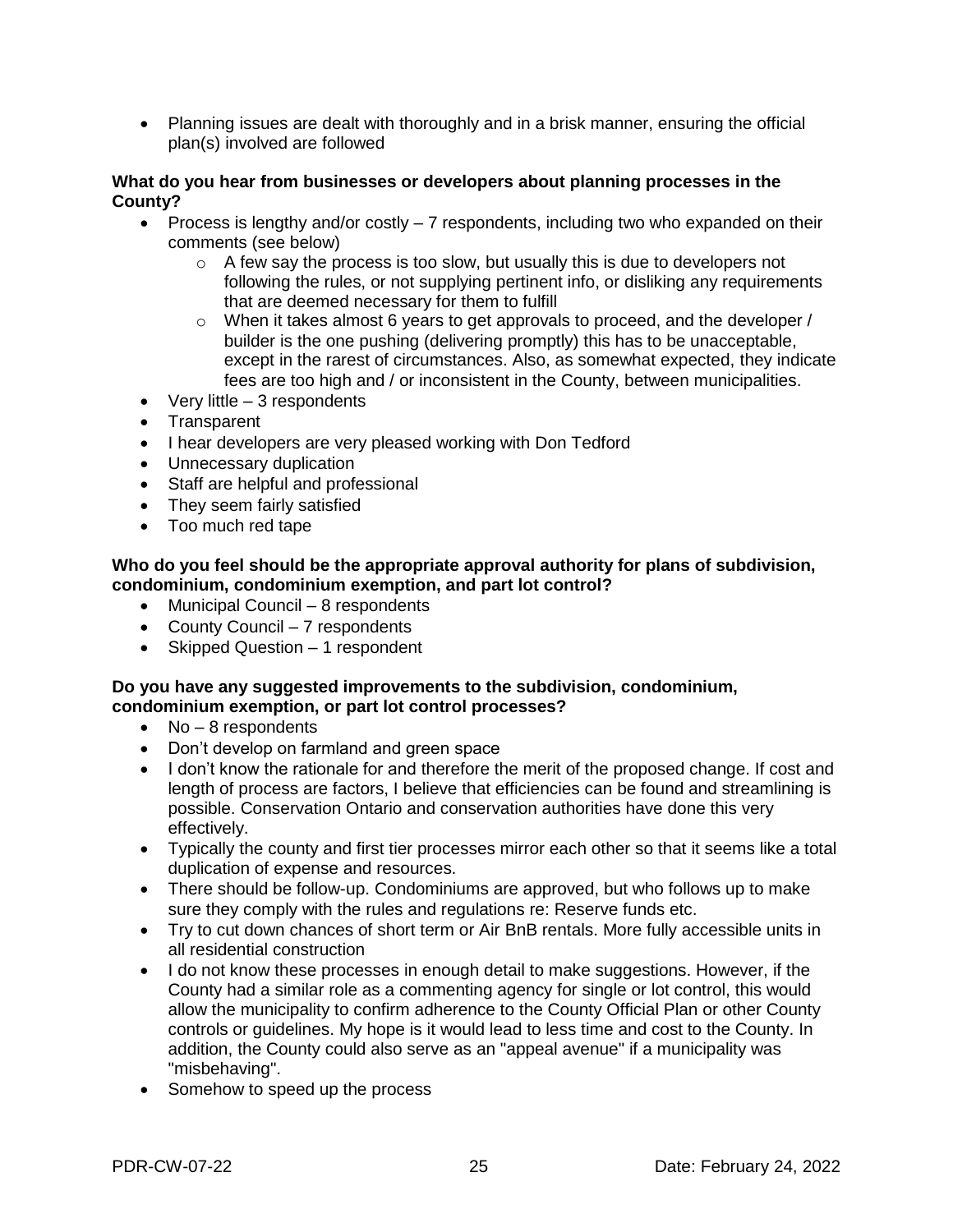- Delegated to the authority closest to the public impacted
- Skipped question  $-1$  respondent

#### **Are there any processes or approvals that currently require a report to council or committees at either the County or Municipal level that you think should instead be delegated to staff?**

- No / Unsure 12 respondents
- If it were appropriate to have policies for some specific situations, approvals could be fast-tracked in this way.
- Yes, for each Asset Management Type I'd suggest a process should be in place that allows the Budget by Asset Type to be approved by Council, and staff determines which assets get managed, when so risk is managed to support the municipality's fiduciary responsibility, and there's no "political" aspect to the decision-making process. Reports to Council would then be Status Reports only, to keep Council informed.
- Should delegation occur, the public/agency requirements of the act are to be followed
- Skipped question 1 respondent

**Are there any further planning responsibilities that should be delegated from the County to the Municipality? Please note that the County is required to have a County Official Plan, and certain matters such as the approval of County Official Plan Amendments cannot be delegated.**

- $\bullet$  No / content with the current system  $-6$  respondents
- I would like to have subdivision approval at the local level, but I'm not sure we have the staff expertise that county does.
- The municipalities don't have the finances or expertise to handle any more.
- Making turn around time faster. Yet make sure the rules are the same though out the county
- Is there a difference between municipal needs? Municipalities with actual Planning Departments have the resources to assume more responsibility; smaller municipalities do not and benefit from County Planning expertise.
- The second sentence is certainly acknowledged. I was disappointed, however, when the County Planning Department expressed such enthusiasm for the TCE Pumped Storage project...a project over which the first-tier municipality has no control and which flies in the face of its Official Plan.
- The county commenting on Owen Sound developments is nonsensical. Either our planning is qualified to overlay the county framework on a submission or they are not in which case the county would assess the matter. I cannot find any argument to make sense to have both. It is just unnecessary bureaucracy.
- The County should step back from everything except its legislated requirements, and become a commenting agency much like the Conservation Authorities.
- Special agriculture designations can be a hindrance for certain development....i.e, severances, residential when the lands are no longer used for ag purposes but still have special agriculture zoning
- Since planning is a complex matter, governed by Provincial legislation as well as other Agencies, I'd suggest this question is best answered by the Planning folks throughout Grey County (all levels) directly.
- The local municipality is best suited to circulate to and obtain public comments being closest to the public. This does not limit the County on County matters but may actually enhance the public comment returns on a County matter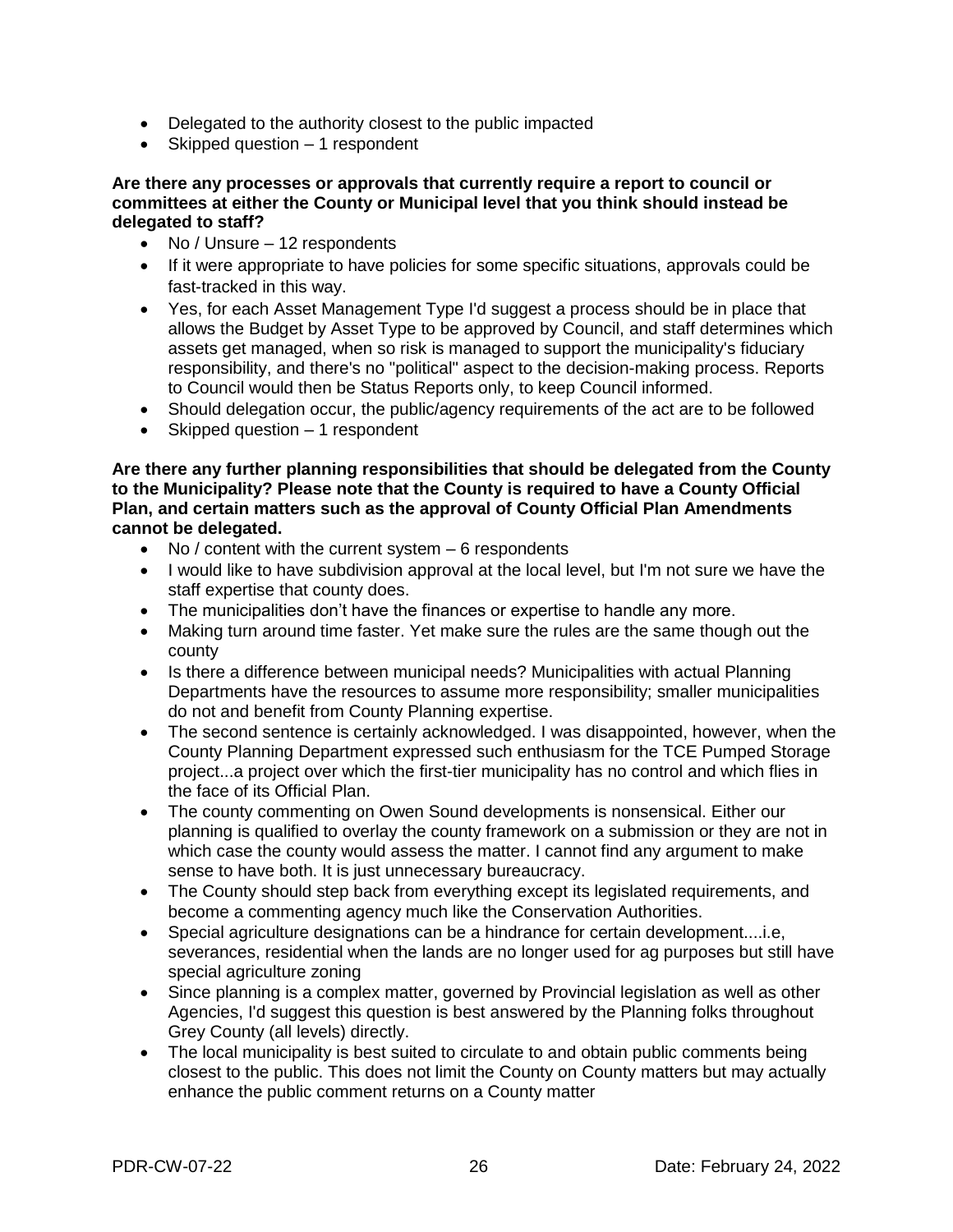• Skipped question – 1 respondent

#### **Are there any planning approvals that should be reassigned from the Municipality to the County?**

- No or unsure 13 respondents
- I don't think one size fits all
- The City was better able to reduce duplication and bureaucracy by having one tier of planning.
- Since planning is a complex matter, governed by Provincial legislation as well as other Agencies, I'd suggest this question is best answered by the Planning folks throughout Grey County (all levels) directly.
- Skipped question 1 respondent

#### **Is there anything further you would like to tell us about the County planning department or its processes?**

- $\bullet$  No 6 respondents
- We have excellent employees handling the process
- Personally, I have great respect for the professionalism of County Planning Staff and I value the work they do. It is important that there be the overarching planning framework that the County provides.
- I am one of very few local politicians who sees merit in a single (unified tier) system. But I am not holding my breath and am therefore in favour of first tier municipalities having authority over plans of subdivision, condominium, condominium exemption, and part lot control?
- Having a two-level approval process provides additional checks and balances to ensure oversight where development in one municipality could impact another.
- It is highly professional and does a good job, but its needless duplication. Our lower tier is capable of taking over all functions. There are some that aren't, but these should be merged with others until there is enough capability and good governance at the Council level that they can do their jobs properly.
- County Planners do a good job. Always fair and thorough with their studies. Perhaps more actual 'on site' visitations could be practiced.
- Just one comment. When dealing with planning issues requiring County input or support, I find the County planning staff open, friendly, very experienced and more than ready to provide excellent, timely support and level of support in the areas and activities our municipality needs it! Thank you!
- Current processes are in compliance with legislation and even with delegation, are expected to remain. Clearer understanding of proposed processes, along with better explanation of the intent and direction/impact of the various changes associated with various applications would be helpful.
- I have a lot of faith in our planning dept. They depict a lot of knowledge
- Skipped question 1 respondent

### **3. Developers, Private Planners, and Consulting Engineers Survey**

There were 12 respondents to this survey with the make-up of respondents being as follows:

- Developer / landowner 5 respondents
- $\bullet$  Planner 5 respondents
- Engineer 1 respondent
- Other 1 respondent (land development consultant)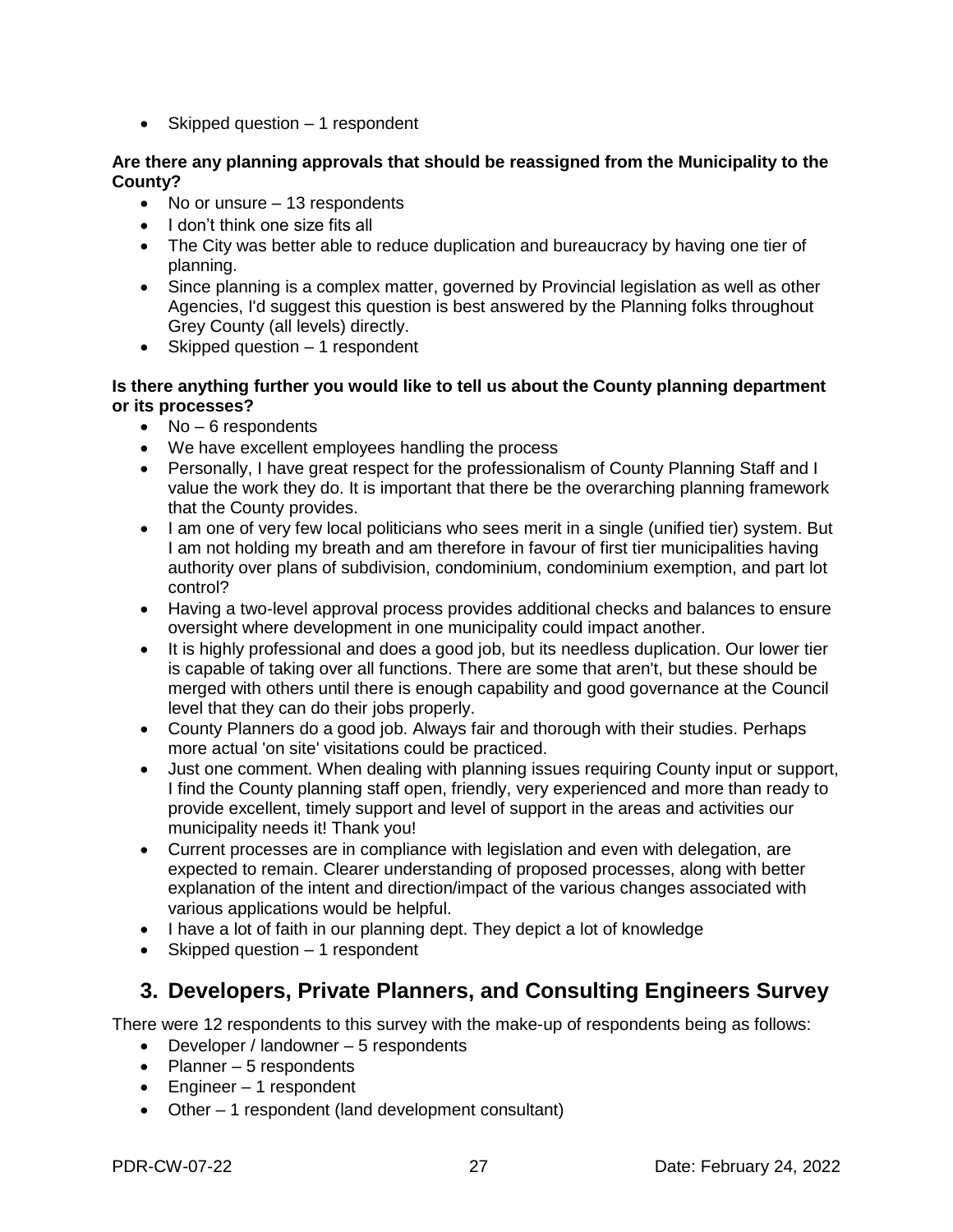When asked where the respondents work within, the following answers were shared. Respondents were allowed to select all municipalities that they work within.

| <b>Municipality</b>             | <b>Number of Respondents</b> |
|---------------------------------|------------------------------|
| Township of Chatsworth          | 3                            |
| Township of Georgian Bluffs     | 4                            |
| Municipality of Grey Highlands  | 5                            |
| Town of Hanover                 | 1                            |
| <b>Municipality of Meaford</b>  | 8                            |
| City of Owen Sound              | 3                            |
| Township of Southgate           | 5                            |
| Town of The Blue Mountains      | 9                            |
| Municipality of West Grey       | 3                            |
| Work outside of Grey County too | 6                            |

The respondents rated their familiarity with the Grey County planning department as follows:

- Familiar 11 respondents
- Somewhat familiar 1 respondent

**Who do you feel should be the appropriate approval authority for plans of subdivision, condominium, condominium exemptions, and part lot control?** 

- Municipal Council 2 respondents
- County Council 9 respondents

**In your opinion how timely and pleasant (or difficult) to deal with is the current County planning process for processing plans of subdivision, condominium, condominium exemptions, and part lot control?** 

- Very timely and pleasant no issues 8 respondents
- Somewhat timely and pleasant some improvements could be made 3 respondents
- Uncertain prefer not to answer 1 respondent

#### **Do you have any suggested improvements to the subdivision, condominium, condominium exemption, or part lot control processes?**

- $\bullet$  No  $-5$  respondents
- Lower tier is very difficult / impossible
- We have not completed any process which would result in us having suggestions.
- The County Planners, and all planners within the Province of Ontario, are restricted by the Provincial Policy Statement. Those planners operating under the Greater Golden Horseshoe planning policies and the Provincial Growth Plan are further restricted in the timing of draft plan of subdivision approvals. The MMAH must remove the restrictions on planning approvals to expedite the planning process.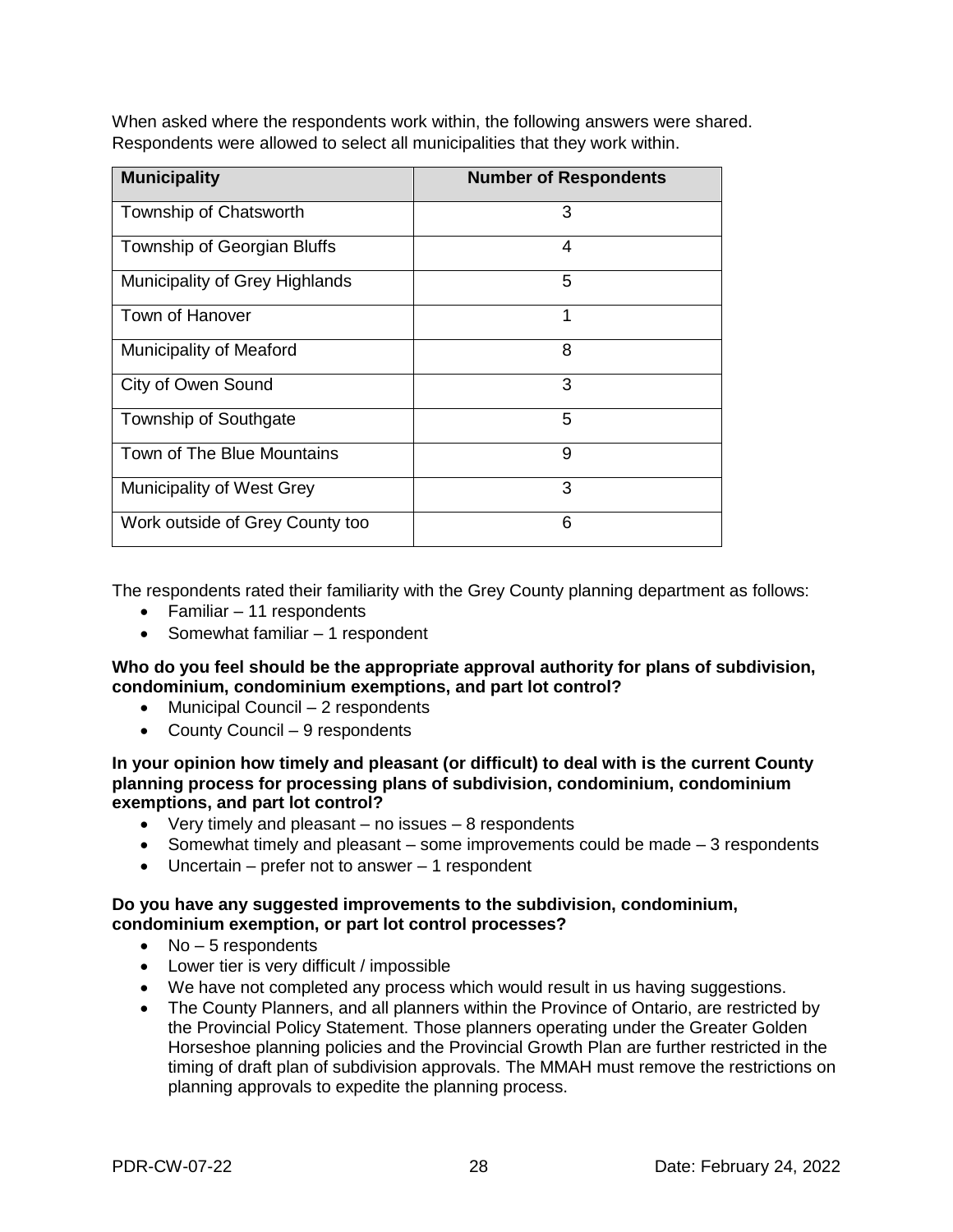- Delegate to municipalities (with no further qualifying comments) 2 respondents. Two others had delegation comments with caveats or additional comments (further comments included below).
	- o I would support the downward delegation to the Municipality of Meaford immediately however the Town of The Blue Mountains MUST get their act together prior to the downward delegation occurring. The delays and cost of approvals at The Blue Mountains are totally out of whack with other jurisdictions.
	- o It will be more efficient if the local municipality can approve the draft plans of subdivisions, condominium plans and part lot control. This will also provide more time to the County to work on the big picture / plan for the County.
- Less duplication 2 respondents (further comments included below)
	- o Duplication could be reduced, especially in fees such as peer reviews
	- o Minimize duplication when multiple approval authorities are at play- often competing comments and different objectives

#### **Are there any 'bottlenecks' in the subdivision, condominium, condominium exemption, or part lot control process at the County level?**

- $\bullet$  No  $-7$  respondents
- Lower tier is very difficult / impossible
- Bottlenecks seem to be at the local level
- Comment turnaround time can sometimes take a while
- One winder approach with MOE on developments on private services
- The bottlenecks at the County level are caused by the MMAH policies, not by the County Planners who have to follow the MMAH policies.
- The County's staff is very knowledgeable and efficient.
- we have not completed any process which would result in this occurrence

#### **Are there any 'bottlenecks' in the subdivision, condominium, condominium exemption, or part lot control process at the Municipal level?**

- No / no comment 6 respondents with three providing additional comments (see further responses below)
	- o No the municipal staff is very knowledgeable and efficient.
	- o No, other than the lack of available staff time to deal with the process.
	- o Other than some delays in responses on the engineering side, no others to date.
- Yes, almost every subdivision in Town of Blue Mountains ends up at the OMB to get approval because of the difficulties with the Municipality. An OMB case cited is the precedent used to award cost for damages for bad faith at the OMB.
- Delays as they try to duplicate the county role
- Council lack of decision Engineering review GSCA clearance Subdivision agreement preparation
- Yes, The Blue Mountains delays in terms of scheduling the pre-consultation, determining completeness, scheduling a public meeting, writing reports and Committee and Council consideration are not at all acceptable nor in keeping with the direction of the Planning Act and related Regulations. Further, the fees charged by The Blue Mountains are in many instances 300 - 500% greater than other similar jurisdictions (Collingwood, Wasaga Beach, Innisfil) with a significantly lower level of service.
- Yes in certain municipalities. TBM being notoriously the longest in terms of timing and often lack of decision or voting against staff recommendations.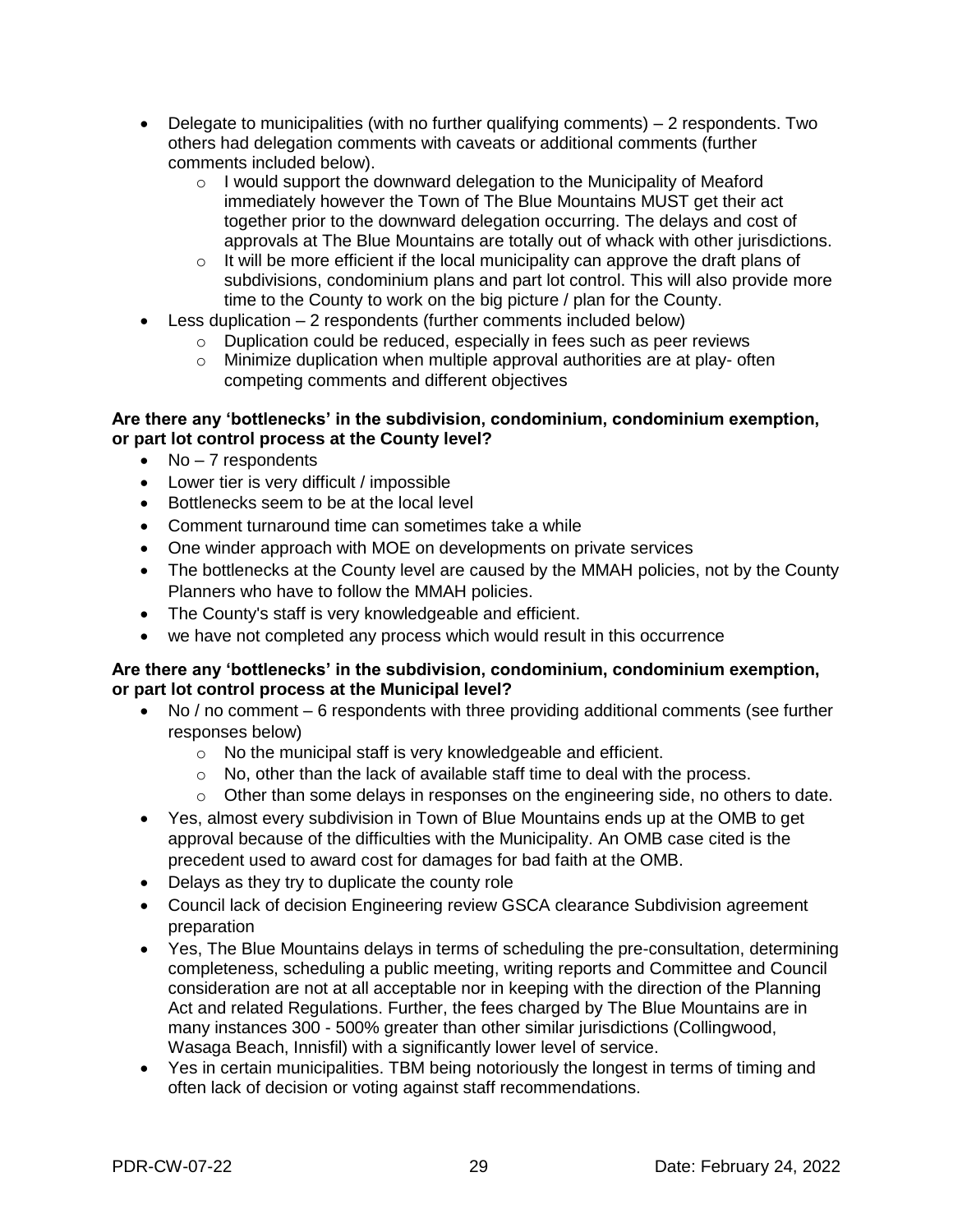Always. Town of Blue Mountains take the longest of any municipality I work in to provide review comments and make decisions. I often feel like we are going in circular motions addressing comments only to have a change of heart reverting back to initial designs. Staff are also very unresponsive and disconnected on critical information regarding servicing and regulations.

#### **Are there any processes or approvals that currently require a report to council or committees at either the County or Municipal level that you think should instead be delegated to staff?**

- $\bullet$  No / no comment / unknown  $-5$  respondents with one providing additional comments (see further response below)
	- $\circ$  No, municipal review should be further limits and turn around times should be mandated to avoid games.
- We would hope the lifting of H symbols should be delegated to staff.
- Part Lot Control should be delegated to staff and should be a very simple and fast process
- If consents were at the County level approval (not refusal) should be delegated to staff. Site plan approval should be at the staff level and council involved only as an arbitrator when there is a disagreement. Any approval delegated needs a safeguard as per the suggestion on consents
- Grey County has a relatively uncomplicated process. The quality of staff knowledge and ambition is the key to moving a development project forward.
- Draft plan approval should be local Site plan should be delegated to local director of planning Draft plan extensions should be delegated to director up to 3 years
- County no Municipal The Blue Mountains require that operational matters/decisions be referred to Council for determination. In addition, over the past number of years I have witnessed the removal of delegated approvals from Town staff (versus greater delegated approvals).
- Reports required to move to a public meeting stage should be staff approved. If the applications are deemed complete that should be brought to move to a public meeting. I understand that keeping councils up to speed is important, but this could be completed by an update.

#### **For municipalities that have both a County and Municipal official plan in effect, do you think both plans should cover the entire municipality, or should municipal official plans focus on growth and settlement areas, while deferring to the County plan for rural/agricultural areas?**

- $\bullet$  Both County and Municipal Official Plans should cover the entire municipality  $-4$ respondents
- Municipal official plans should focus on growth and settlement areas, while deferring to the County plan for rural/agricultural areas – 7 respondents
- $\bullet$  Skipped question  $-1$  respondent

**Are there any further planning responsibilities that should be delegated from the County to the Municipality? Please note that the County is required to have a County Official Plan, and certain matters, such as the approval of County Official Plan Amendments, cannot be delegated.**

• No / No comment – 8 respondents with three providing additional comments (see further responses below)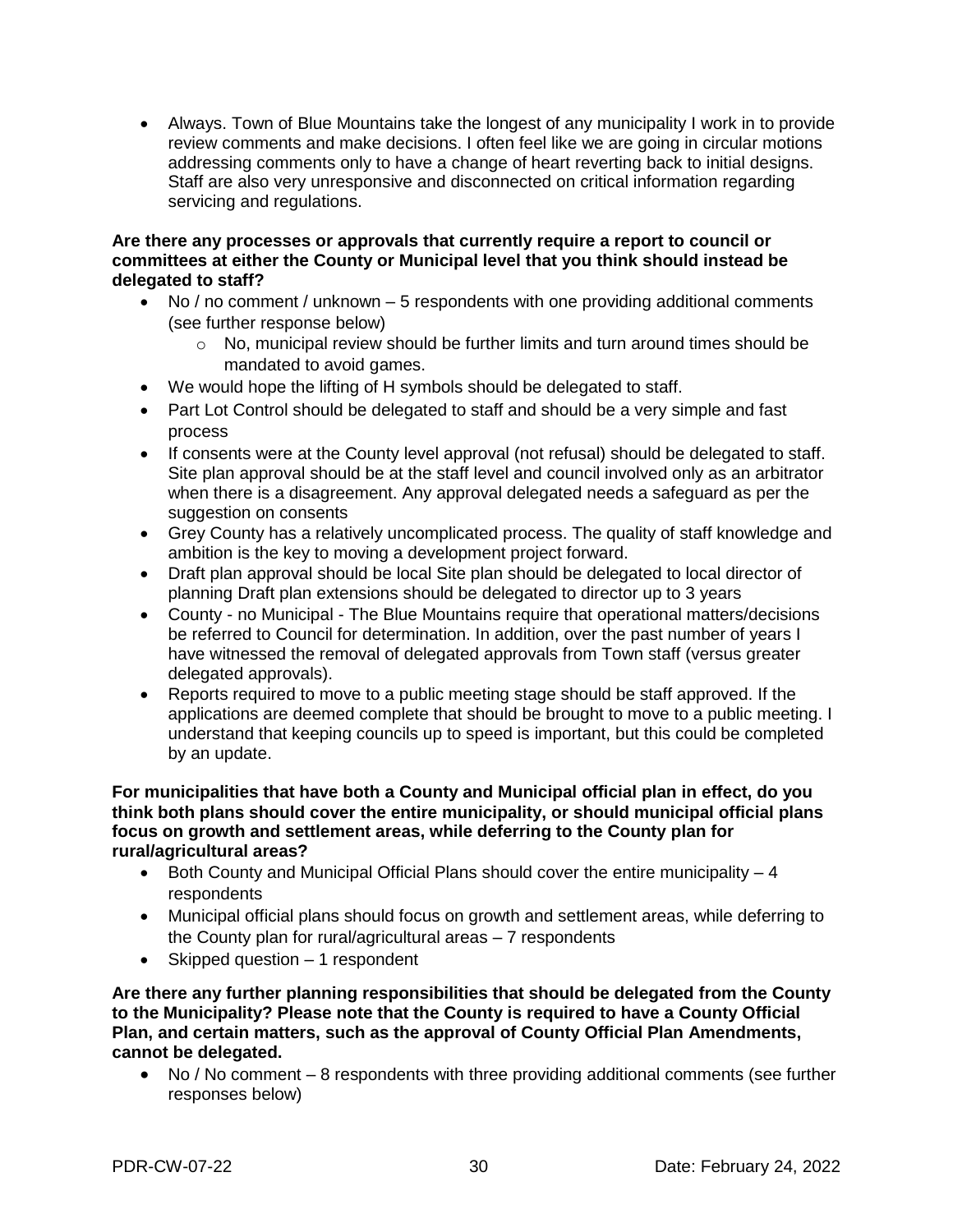- o No, remove more municipal authority and default to the county.
- $\circ$  Not at this time. The Town has 7 full time planners for a population of under 7,000 people.
- $\circ$  None to date as we have not completed any process which would result in us suggesting same
- Draft plan of subdivision Draft plan of condominium Part lot control
- I would certainly support the delegation of all local planning matters to the local municipality where the municipality has the capacity and service level commitment (i.e. sense of urgency) that the County has and has demonstrated that they have mitigated their costs and have established fair and reasonable fees.
- Settlement Boundary expansion should be decided and approved by the local municipality.
- Delegation leads to inconsistency. Local governments are too small to have the range of expertise required to be an approval authority. The county should add a biologist and a hydrologist to its staff and rely less on peer reviews

#### **Are there any planning approvals that should be reassigned from the Municipality to the County?**

- No / No comment 9 respondents with one providing additional comments (see further response below)
	- o None to date as we have not completed any process which would result in us suggesting same
- Urban Boundary Expansion should be delegated to the local municipality.
- All plans of subdivision, consents etc. should be at the county level including Owen **Sound**
- Yes, this municipality has proven to be difficult to work with, ineffective at making any decisions and often causes more issues in simple development projects. If basic standards are met all approvals should be reassigned to the county to eliminate the duplication that currently exists.

#### **Are there any planning services the County does not currently offer that should be offered by the County?**

- No / No comment 8 respondents with one providing additional comments (see further response below)
	- $\circ$  None to date as we have not completed any process which would result in us suggesting same
- Natural heritage expertise / biologist 4 respondents with three providing additional comments (see further responses below)
	- o Natural heritage review should be done by county not CA
	- o The County should consider what the new changes to the Conservation Authority Act will mean to planning process. 1) Natural Heritage Planning - should this be in house? 2) GSCA Floodplain Decisions are now appealable through LPAT. What does this mean for the County?
	- o Natural heritage peer review services
- Hydrologist

#### **Are there any planning services the County currently offers that should be discontinued by the County?**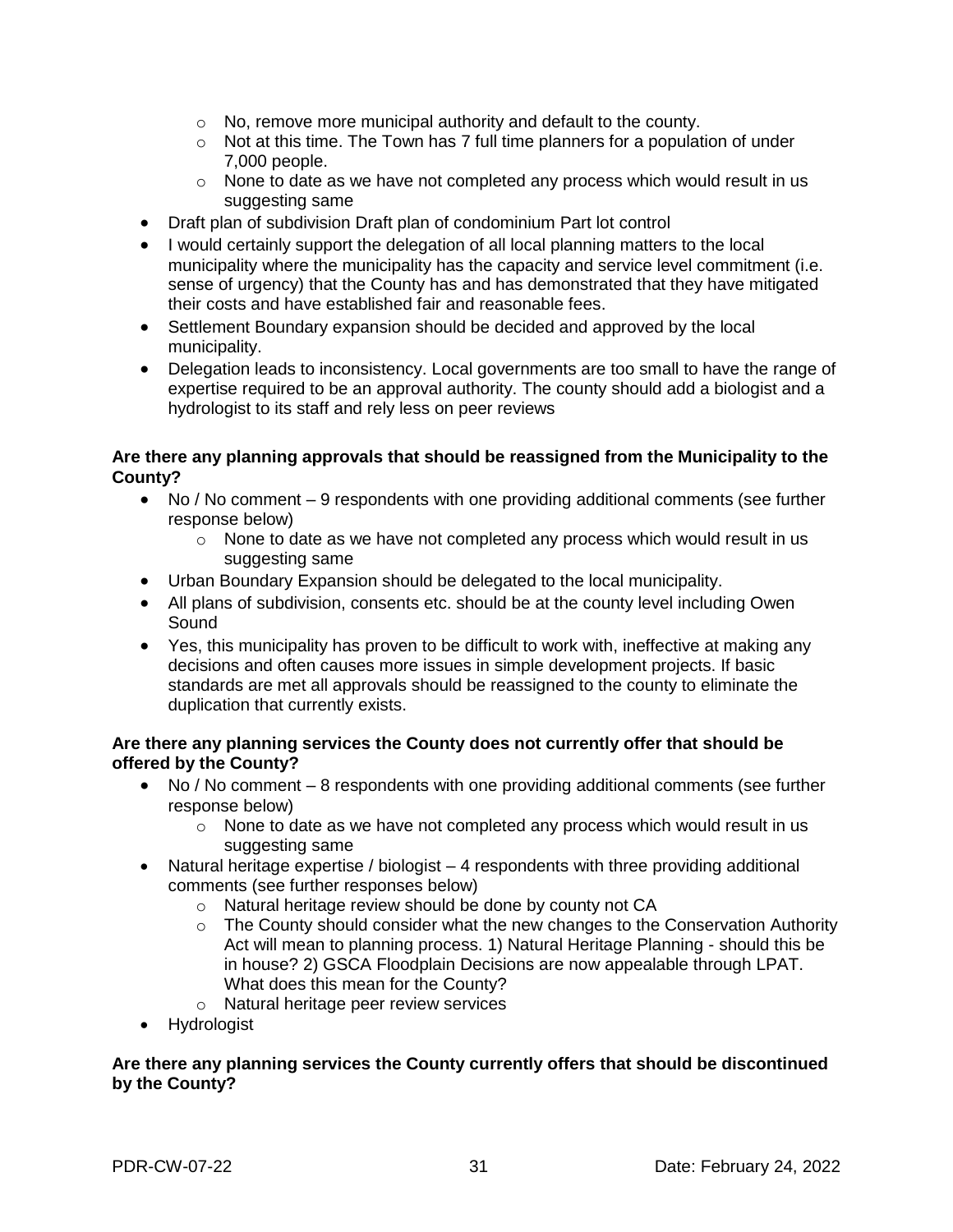- No / No comment 10 respondents with one providing additional comments (see further response below)
	- $\circ$  None to date as we have not completed any process which would result in us suggesting same
- Tree Clearing is duplicative with the lower tier municipalities.
- Draft Plan approval Final draft approval Condo as well Part lot control

#### **Are there any skillsets or areas of expertise that the County should consider adding to their planning departmental roster?**

- No / No comment / see above 5 respondents with one providing additional comments (see further response below)
	- $\circ$  None to date as we have not completed any process which would result in us suggesting same
- Heritage
- Economic Development Department should be there and transportation services like bus service should be provided for the residents.
- See item 11. The biologist is a good fit with planning and the hydrologist with the engineering department. Upgrade "Highways " to an Engineering Department.
- The Grey County Planning staff are well organized compared with other jurisdictions.
- Natural heritage consultant
- A further planner would be of assistance so that the Director could focus on his leadership role in County Government and within the Department.
- Developer driven Environmental assessments that follow the planning act parallel process.

#### **Is there anything further you would like to tell us about the County planning department or its processes?**

- $\bullet$  No 3 respondents
- For many years I have worked with the staff of the Grey County planning department on official plans and county by-laws. The staff have been pleasant and timely with responses to our issues. It is my opinion that if any responsibility for planning approvals mentioned in the survey were downloaded to a member municipality their planning department staff would need to be well qualified. Overall I think the status quo is working very well, however the county planning department may need extra staff to meet the surging desire for the urban residents to move to the county.
- The County Department is excellent to deal with. Our experiences have been positive.
- County Planning staff are excellent to deal with. They are helpful, friendly, informed and get things done in a time manner. Much better to deal with than most municipalities.
- The process has been very good to date, but we would like to update our thoughts once we have registered the first phase of a plan of subdivision in either municipality we are working in.
- County is doing a great job and the above comments should be considered to make Grey County even more better.
- There should be less emphasis on the position of local councils and more on a consistent regional approach to planning policy
- The municipality that has requested the transfer of approval authority from Grey County Planning staff to the municipal staff will regret their decision.
- Friendly, professional, relaxed staff!
- County staff are helpful, considerate, appreciate the cost of time and professional.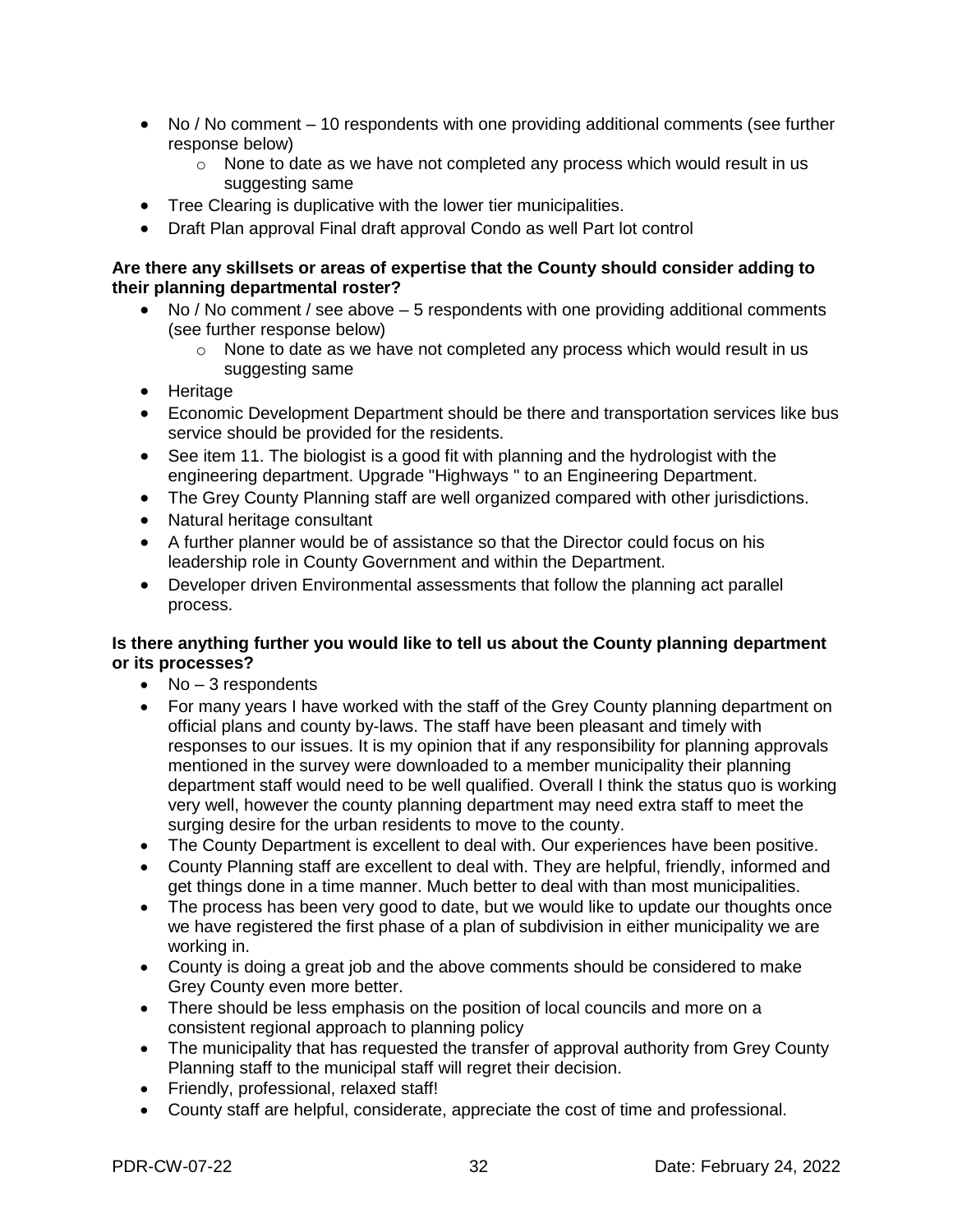### **4. Neighbouring Counties Survey**

Three neighbouring counties responded to the survey, which were Simcoe, Dufferin and Huron counties. One County had two staff members respond.

#### **What services is your County (including Council, Planning Committee,**

**Committees of Adjustment, or staff) currently the approval authority for (either whole or in part)? For example, if your County has delegated subdivision approvals to some municipalities, but not all municipalities, please check this off as a County approval still being offered. Check all that apply.**

- Consents / Minor Variances 1 respondent
- Zoning By-laws and Amendments 0 respondents
- Site Plan Control 0 respondents
- Municipal Official Plans and Amendments 3 respondents
- County Official Plan Amendments 2 respondents
- Plans of Subdivision and Condominium (including red-line revisions and condominium exemptions) – 3 respondents
- $\bullet$  Part Lot Control 3 respondents

All four respondents noted that some of the above approvals had been delegated to some municipalities and not others.

#### **If you have delegated approvals to member municipalities, does the County have criteria that must be met before delegation could be granted?**

- Yes 3 respondents
- $\bullet$  No 1 respondent

All four respondents noted that all delegation requests have supported by County Council, and therefore none were denied delegation.

#### **Does your County have any process for measuring efficiency or customer satisfaction? If yes, please explain.**

- Nothing formal
- $\bullet$  N/A
- Follow up Planning Satisfaction survey to all applicants that have completed a planning application using Survey Monkey
- One respondent skipped this question

#### **Have any of the below approvals been delegated to staff (either whole or in part)? Check all that apply.**

- Consents / Minor Variances 1 respondent
- Site Plan Control 0 respondents
- Municipal Official Plans and Amendments 1 respondent
- County Official Plan Amendments 0 respondents
- Plans of Subdivision and Condominium (including red-line revisions and condominium exemptions) – 2 respondents
- $\bullet$  Part Lot Control 3 respondents
- One respondent skipped this question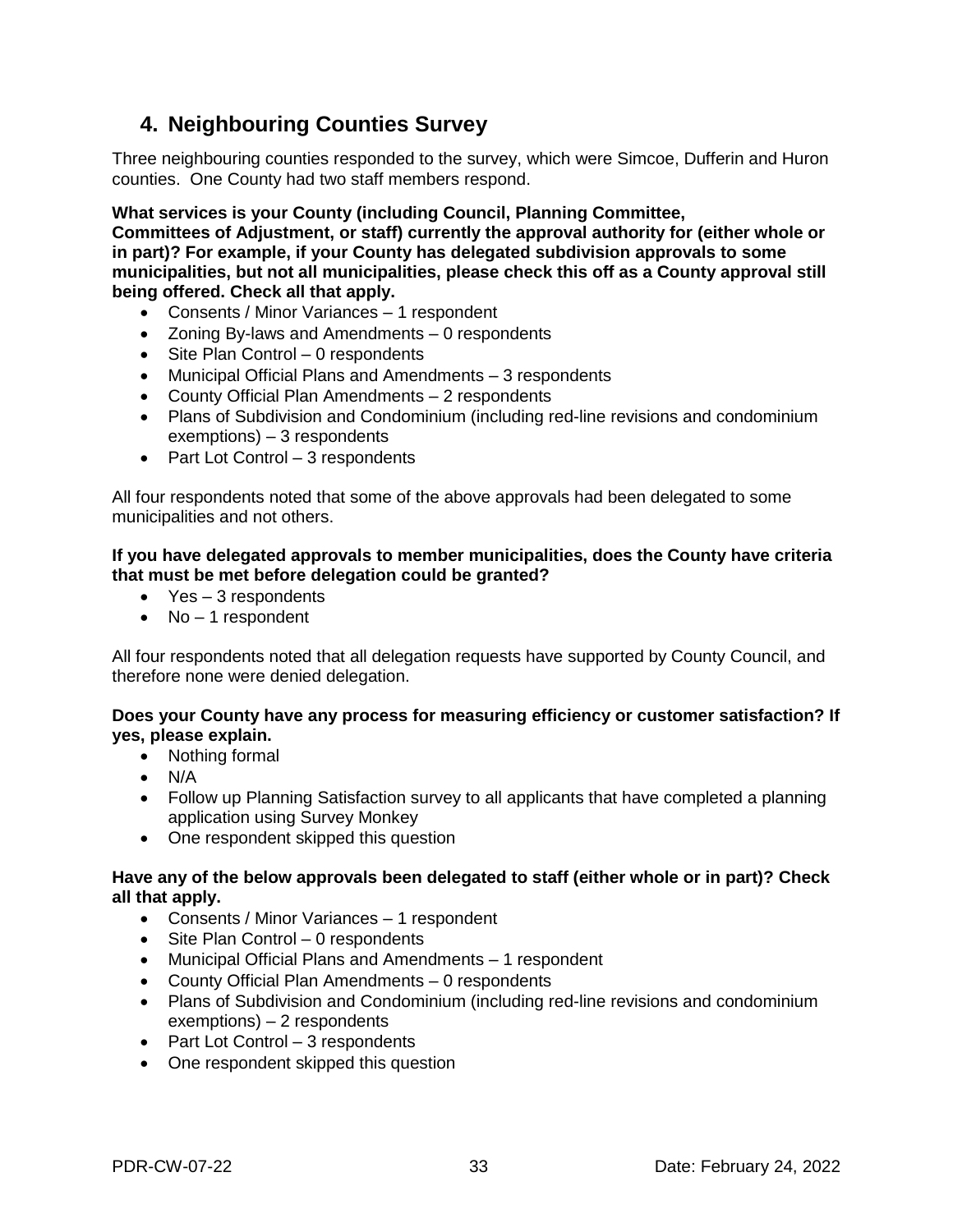**For those delegated municipal approvals, does the County still provide detailed review and comments on each application?**

- Yes 2 respondents
- $\bullet$  Only where it impacts a County service, interest, or infrastructure  $-2$  respondents

**Where there are delegated municipal approvals, does the County still participate in pre-submission consultation meetings or discussions for the following? Check all that apply**

- Consents / Minor Variances 1 respondent
- Zoning By-laws and Amendments 1 respondent
- Site Plan Control 0 respondents
- Municipal Official Plans and Amendments 3 respondents
- Plans of Subdivision and Condominium (including red-line revisions and condominium exemptions) – 2 respondents
- Part Lot Control 0 respondents

#### **How many planners (not including technicians or administrative staff) do you currently have on staff at the County?**

- $\bullet$  1 or 2 1 respondent
- $\bullet$  3 or 4 0 respondents
- $\bullet$  5 or 6 0 respondents
- $\bullet$  7 or 8 1 respondent
- $\bullet$  9 or more  $-2$  respondents

#### **Do all of your member municipalities have at least one full-time planner on staff?**

- Yes 3 respondents
- $\bullet$  No 1 respondent

#### **Do all of your member municipalities have a municipal official plan in force and effect?**

- Yes 4 respondents
- $\bullet$  No 0 respondents

#### **Where there are county and municipal official plans in place, do they both cover the entire municipality, or do municipal plans only cover certain areas (e.g. settlement areas)?**

- $\bullet$  Yes, both cover the entire municipality  $-4$  respondents
- $\bullet$  No, municipal official plans only cover certain portions of the municipality  $-0$ respondents

#### **Is there anything further you would like to tell us about your planning processes at the county or municipal levels?**

- There is only one delegation from the County to a local municipality and that is for Consent applications in the Town of Goderich. This delegation happened many years ago and continues. We have had no recent delegations of approval authority to local municipalities.
- County of Simcoe has delegated subdivision and condominium approval authority to 14 of its 16 lower-tier municipalities. The County is a commenting agency for ZBA, Site Plan